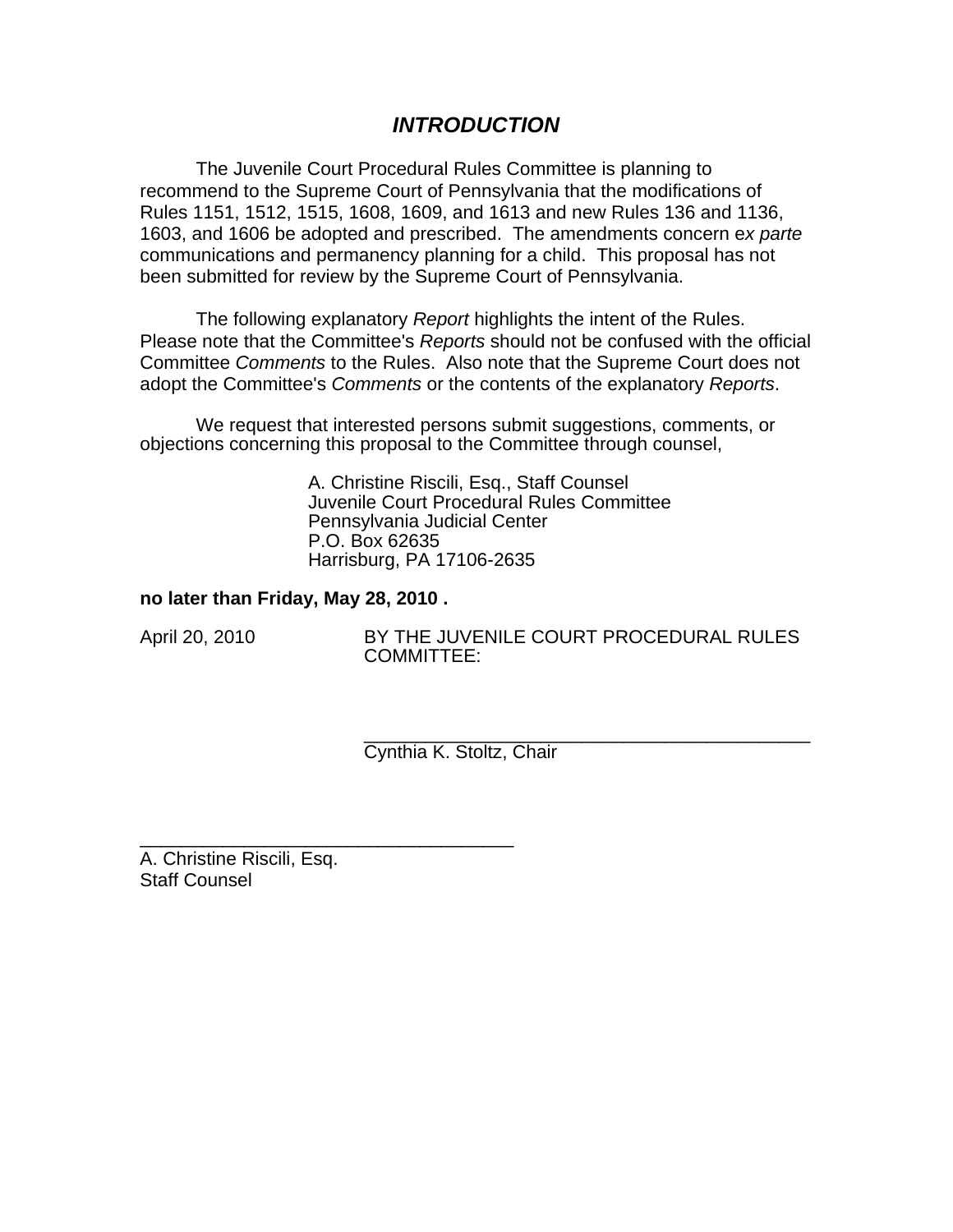# *EXPLANATORY REPORT*

# **Rules 136 and 1136 -** *Ex Parte* **Communication**

Instead of prohibiting *ex parte* communication in several rules, such as Rule 1512, the Committee is recommending one rule for each set of proceedings, delinquency and dependency, that will govern *ex parte*  communication for all hearings.

# **Rule 1151 - Assignment of Guardian** *Ad Litem* **& Counsel**

It was brought to the Committee's attention that in some judicial districts, "guardians" were appearing at hearings without an attorney. Rule 1120 defines guardian as any parent, custodian, or other person designated by the court to be a temporary guardian for purposes of a proceeding. The proposed *Comment*  enforces the need for the court to inform all parties of the right to counsel.

# **Rule 1512 & 1515 - Dispositional Hearing & Dispositional Order**

The duties of the court were added to paragraph (C) of Rule 1512. The Court's findings in Rule 1515 were moved to Rule 1512(D). Additional findings were also added in Rule 1512(D) to provide a checklist of items that should be covered by the court at the dispositional hearing.

It is important to note the addition that the permanency plan must be addressed at the dispositional hearing. The permanency plan should consist of two plans or goals. The primary plan is the plan that the county agency is striving to achieve. However, if the primary plan is not achieved, services for the secondary plan must already be set forth and be able to be obtained by the strict timelines in achieving permanency. This is called concurrent planning, which is essential to ensure permanency is achieved for the child.

In several instances, reunification will be the primary goal. However, if reunification cannot be obtained, the county agency must have the back-up plan, such as subsidized legal guardianship or adoption.

# **Rule 1603 - Motion for Modification of Dependent Child's Placement**

This new rule is being proposed because judges are not being notified about a change in a dependent child's placement until weeks, even months after a move. Many times, the judge is notified of a change at the permanency hearing. Although the child is placed in the custody of the county agency, the judge authorizes placement of a child by court order.

Rule 1603 outlines the procedure for seeking approval of a change in a child's placement. The court must be notified **prior to** the child being moved.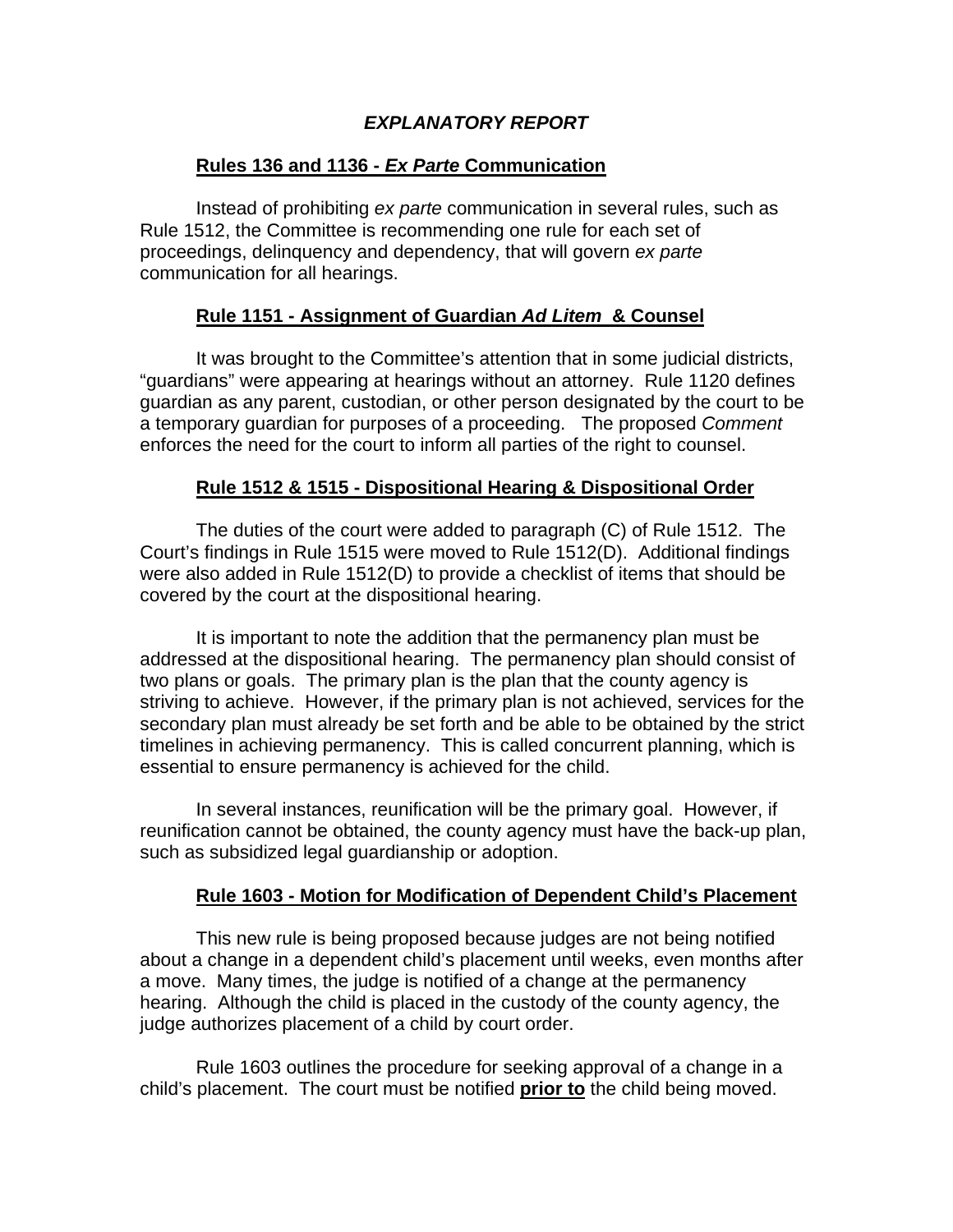Only in an emergency when a judge cannot be reached, the county agency may temporarily place a child in a shelter-care facility or other appropriate care. However, the county agency immediately must alert the judge of the change made during the emergency. This can be accomplished by leaving a message on the judges' phone. Then, the county agency must file a motion for the change within twenty-four hours of the move of the child.

The motion is to include an averment stating whether each party concurs or objects to the proposed modification. This will allow the judge to decide whether a hearing is necessary. Because there is a twenty-four hour requirement, if a party does not respond to your request for a concurrence or objection, simply aver the party was unable to be reached.

If a party objects to the proposed modification, objections shall be filed within three days of the filing of the motion for modification of the child's placement.

#### **Rule 1606 - Goal Change Motion**

This new rule sets forth when a goal change motion should be filed. It also allows the President Judge of each judicial district to assign a dependency court judge to conduct Orphans' Court proceedings involving a dependency child.

It is best practice to have one judge hear all the issues involved in a case from start to finish. This includes combining hearings on goal changes and involuntary termination of parental rights.

#### **Rule 1608 - Permanency Hearing**

The proposed additions to this rule require a permanency hearing at least every six months. The *Comment* to this Rule proposes a three-month hearing as best practice. This ensures that services are in place and that the guardian has had time to comply prior to the required six-month hearing.

Additionally, the Rule provides a checklist for the Court's findings in paragraph (D). Paragraph (D)(1)(k) sets forth the required findings for transitioning a child into independently living.

The *Comment* discusses concurrent planning and combining hearings. A permanency plan should encompass two plans or goals. See the discussion under Rules 1512 & 1515 for concurrent planning.

Combining hearings are also cost-effective and expeditious to the permanency plan. Several judicial districts have judges hear a goal change motion and an involuntary termination of parental rights together. The Juvenile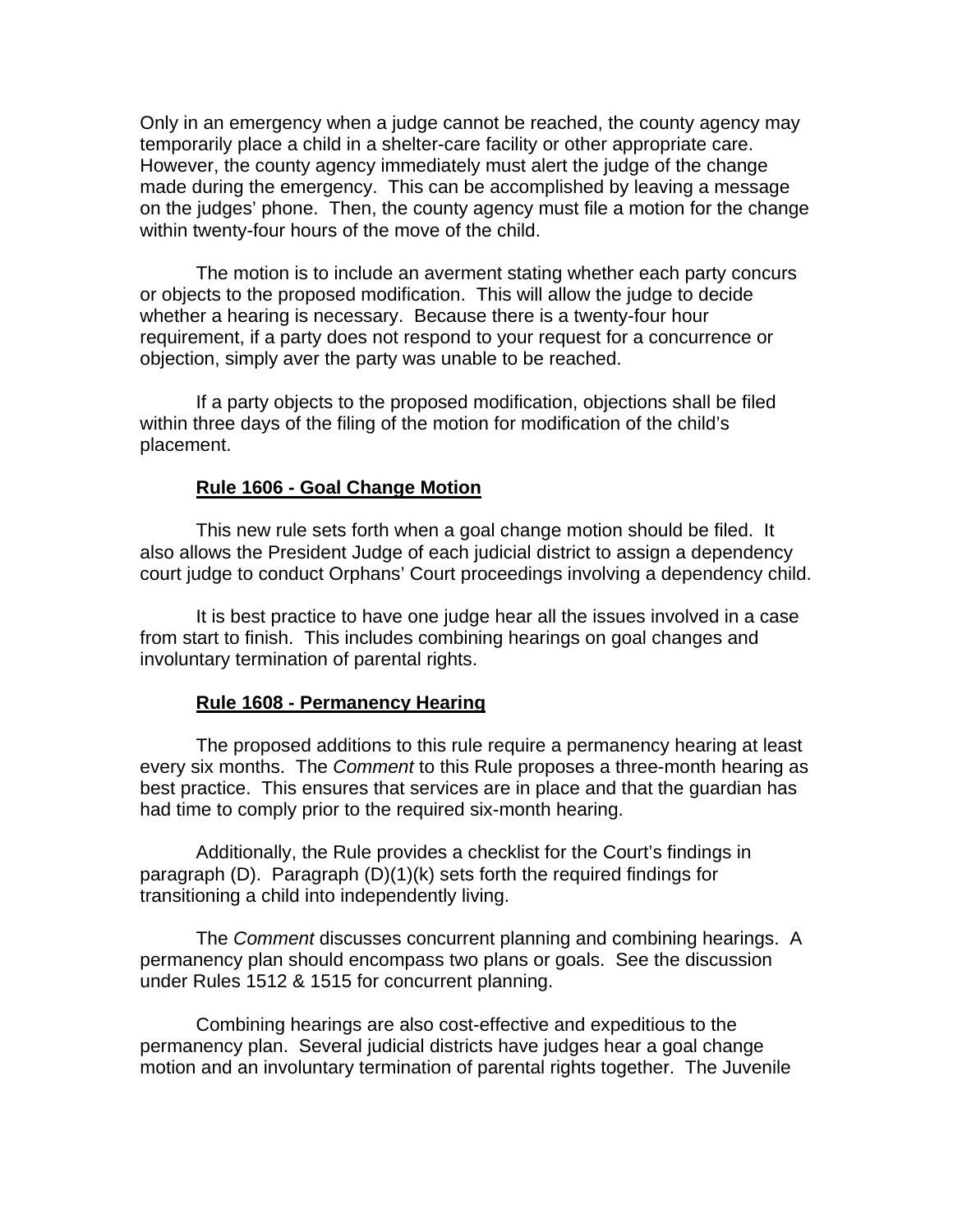Act allows a dependency court judge to be assigned to Orphans' Court to hear matters involving dependent children. *See* Pa.C.S.§ 6351(i).

# **Rule 1609 - Permanency Hearing Orders**

The "determinations made" paragraph is being eliminated because those determinations should be made at the permanency hearing, as reflected by the new proposed court's findings section in Rule 1608.

# **Rule 1613 - Termination of Court Supervision**

The *Comment* adds that the court should not discontinue services for a dependent child because the court has found the child delinquent. The county agency and the juvenile probation office should work together to provide solutions for the child. In addition, services are to be ready when a dependent child is released from a delinquency placement so there is a smooth transition.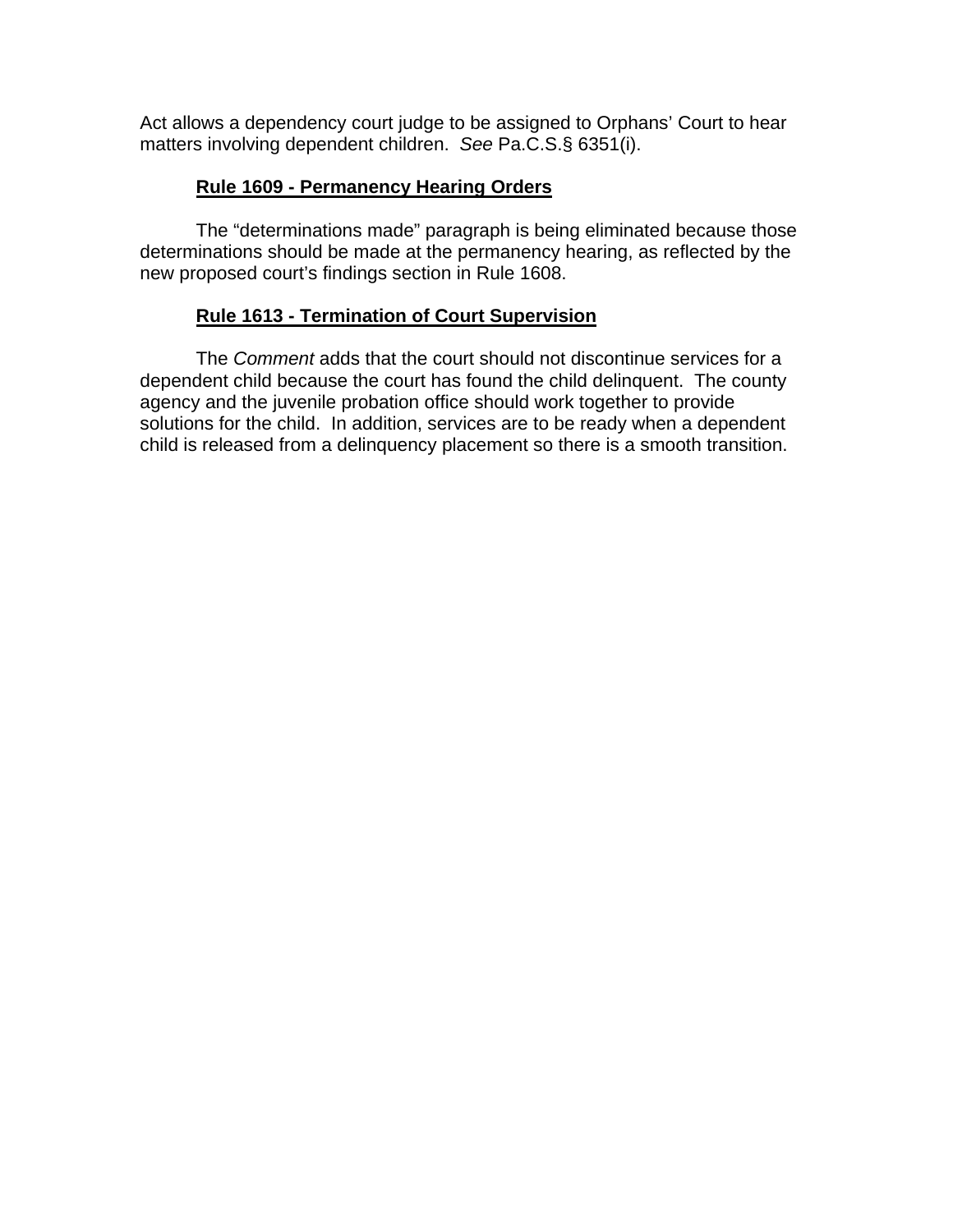*Under the new proposed additions in paragraph (E), specific issues must be addressed in the transition plan before the court can terminate court supervision for a child eighteen years of age or older.*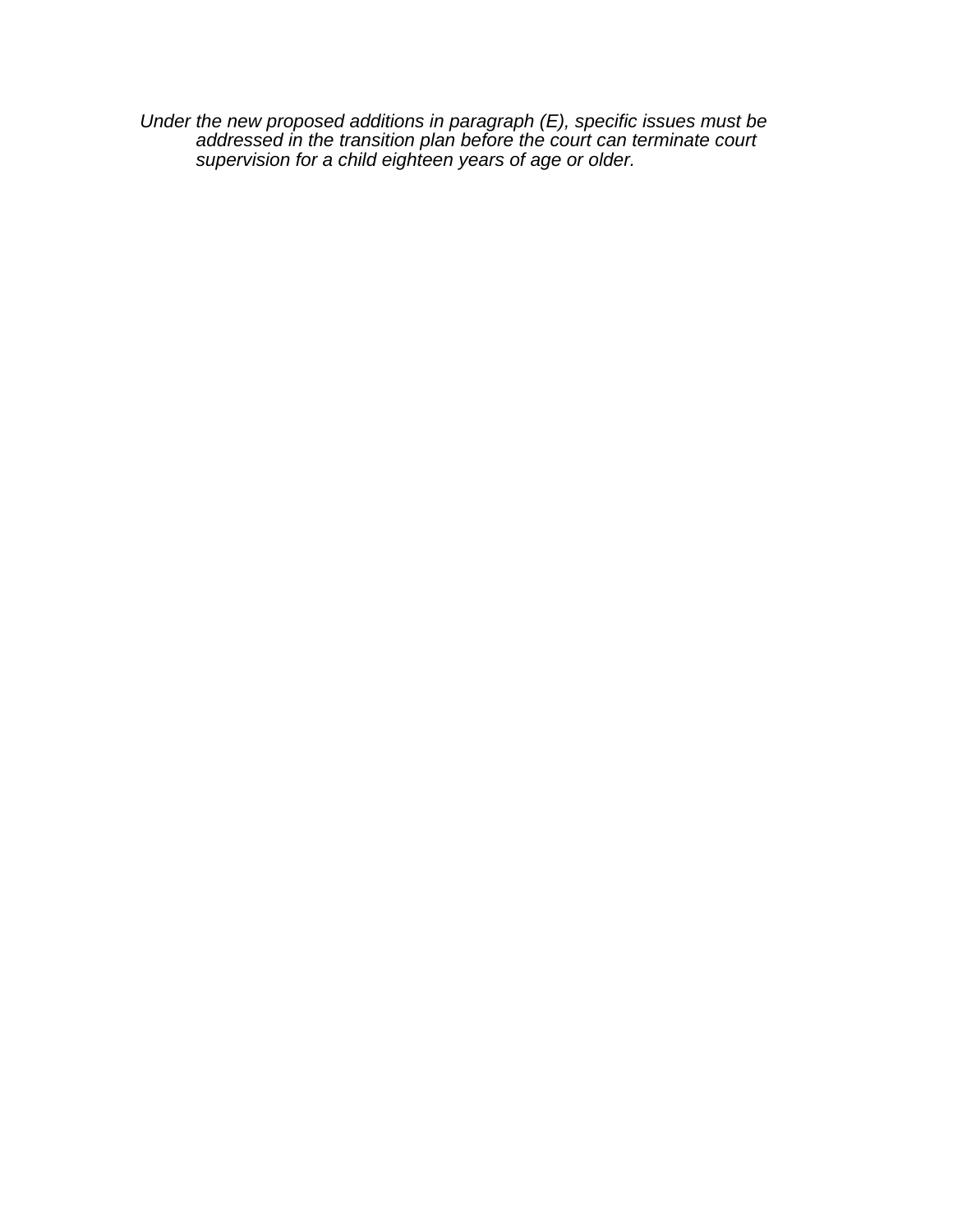#### *RULE 136.* EX PARTE *COMMUNICATION*

## **A) No person shall communicate with the court in any way regarding matters pending before the court unless all parties:**

- **1) are present or have been copied if the communication is written or in electronic form; or**
- **2) have waived their presence or right to receive the communication.**

#### **B) If the court receives any** *ex parte* **communication, the court shall inform all parties of the communication and its content.**

#### **COMMENT**

**No** *ex parte* **communications with the court are to occur. Communications should include all parties, such as the filing of a motion, or conducting a conference or a hearing.** 

**Attorneys are bound by the Rules of Professional Conduct. See Rules of Professional Conduct Rule 3.5. Judges are bound by the Code of Judicial Conduct. See Code of Judicial Conduct Canon 3 (A)(4).** 

**Attorneys and judges understand the impropriety of** *ex parte* **communications but many participants are not attorneys or judges. This rule ensures that all parties have received the same information that is being presented to the court so that it may be challenged or supplemented.** 

**Scheduling and other administrative matters are not considered** *ex parte* **communications.**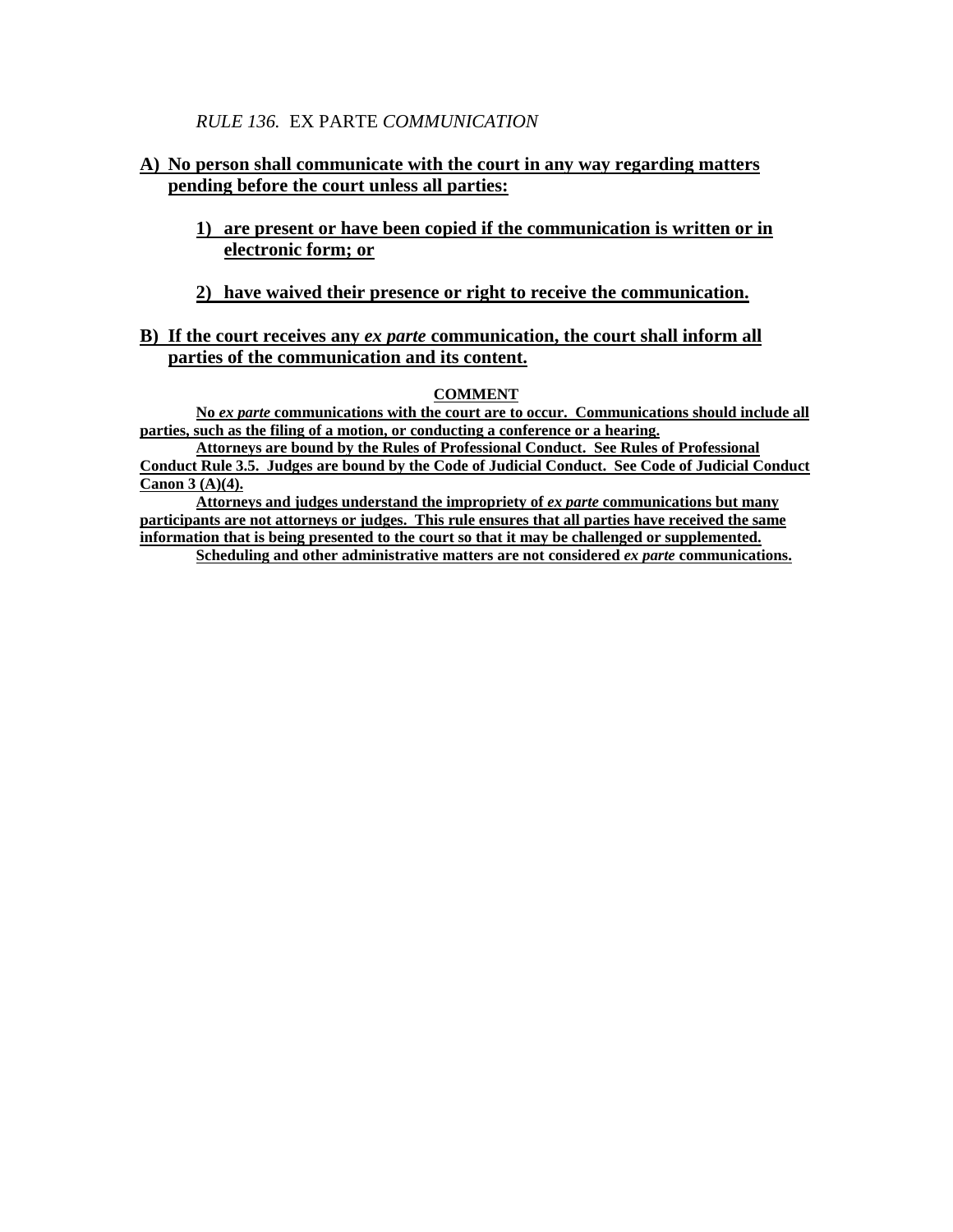#### *RULE 1136.* EX PARTE *COMMUNICATION*

## **A) No person shall communicate with the court in any way regarding matters pending before the court unless all parties:**

- **1) are present or have been copied if the communication is written or in electronic form; or**
- **2) have waived their presence or right to receive the communication.**

#### **B) If the court receives any** *ex parte* **communication, the court shall inform all parties of the communication and its content.**

#### **COMMENT**

**No** *ex parte* **communications with the court are to occur. Communications should include all parties, such as the filing of a motion, or conducting a conference or a hearing.** 

**Attorneys are bound by the Rules of Professional Conduct. See Rules of Professional Conduct Rule 3.5. Judges are bound by the Code of Judicial Conduct. See Code of Judicial Conduct Canon 3 (A)(4).** 

**Attorneys and judges understand the impropriety of** *ex parte* **communications but many participants are not attorneys or judges. This rule ensures that all parties have received the same information that is being presented to the court so that it may be challenged or supplemented.** 

**Scheduling and other administrative matters are not considered** *ex parte* **communications.**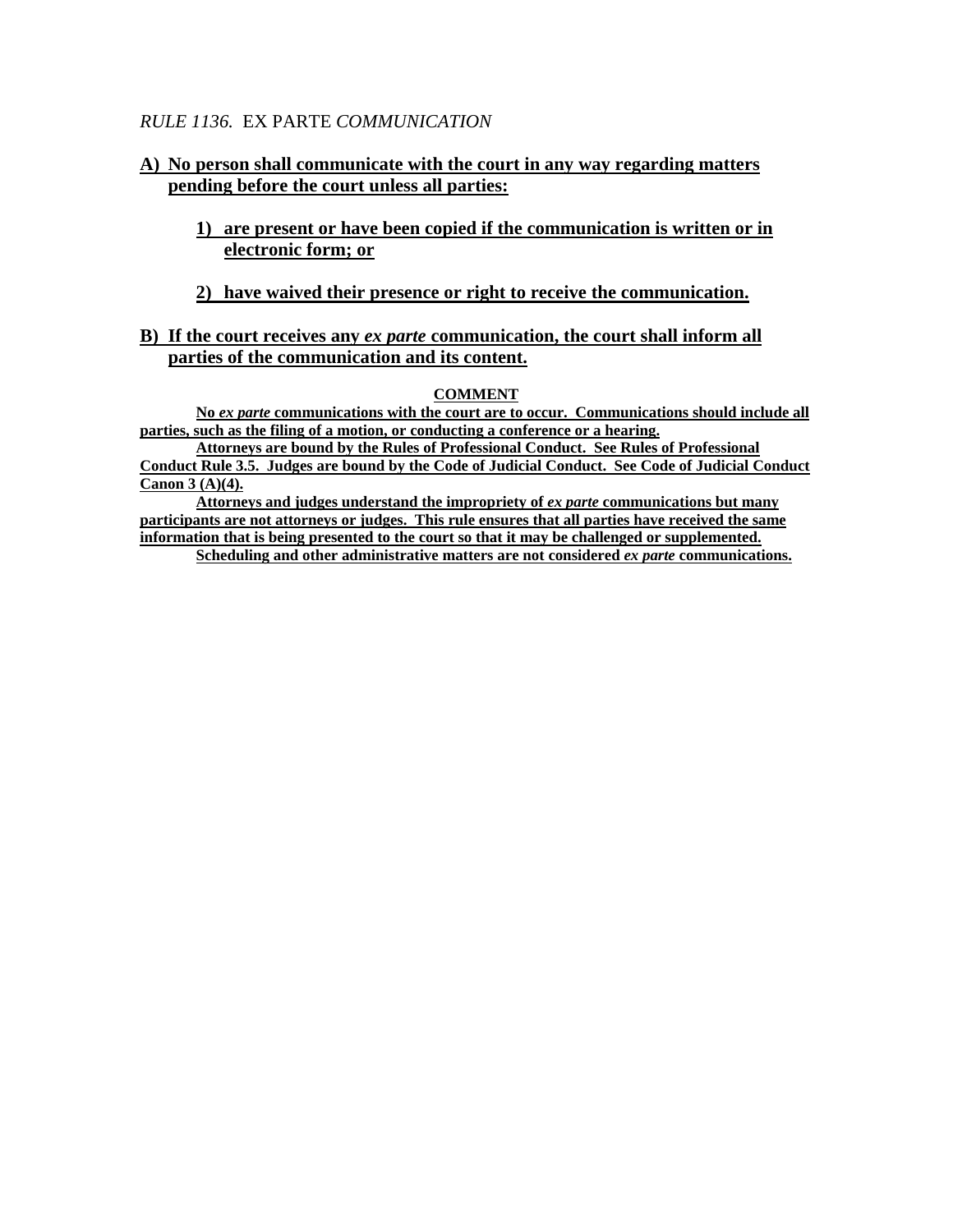# *RULE 1151. ASSIGNMENT OF GUARDIAN* AD LITEM *& COUNSEL*

- A. **Guardian** *ad litem* **for child.** The court shall assign a guardian *ad litem* to represent the legal interests and the best interests of the child if a proceeding has been commenced pursuant to Rule 1200 alleging a child to be dependent who:
	- 1) is without proper parental care or control, subsistence, education as required by law, or other care or control necessary for the physical, mental or emotional health, or morals;
	- 2) has been placed for care or adoption in violation of law;
	- 3) has been abandoned by parents, guardian, or other custodian;
	- 4) is without a parent, guardian or legal custodian; or
	- 5) is born to a parent whose parental rights with regard to another child have been involuntarily terminated under 23 Pa.C.S. § 2511 (relating to grounds for involuntary termination) within three years immediately preceding the date of birth of the child and conduct of the parent poses a risk to the health, safety, or welfare of the child.
- B. **Counsel for child.** The court shall appoint legal counsel for a child:
	- 1) if a proceeding has been commenced pursuant to Rule 1200 alleging a child to be dependent who:
		- a) while subject to compulsory school attendance is habitually and without justification truant from school;
		- b) has committed a specific act or acts of habitual disobedience of the reasonable and lawful commands of the child's guardian and who is ungovernable and found to be in need of care, treatment, or supervision;
		- c) is under the age of ten years and has committed a delinquent act;
		- d) has been formerly adjudicated dependent, and is under the jurisdiction of the court, subject to its conditions or placements and who commits an act which is defined as ungovernable in paragraph  $(B)(1)(b)$ ; or
		- e) has been referred pursuant to section 6323 (relating to informal adjustment), and who commits an act which is defined as ungovernable in paragraph  $(B)(1)(b)$ ; or
	- 2) upon order of the court.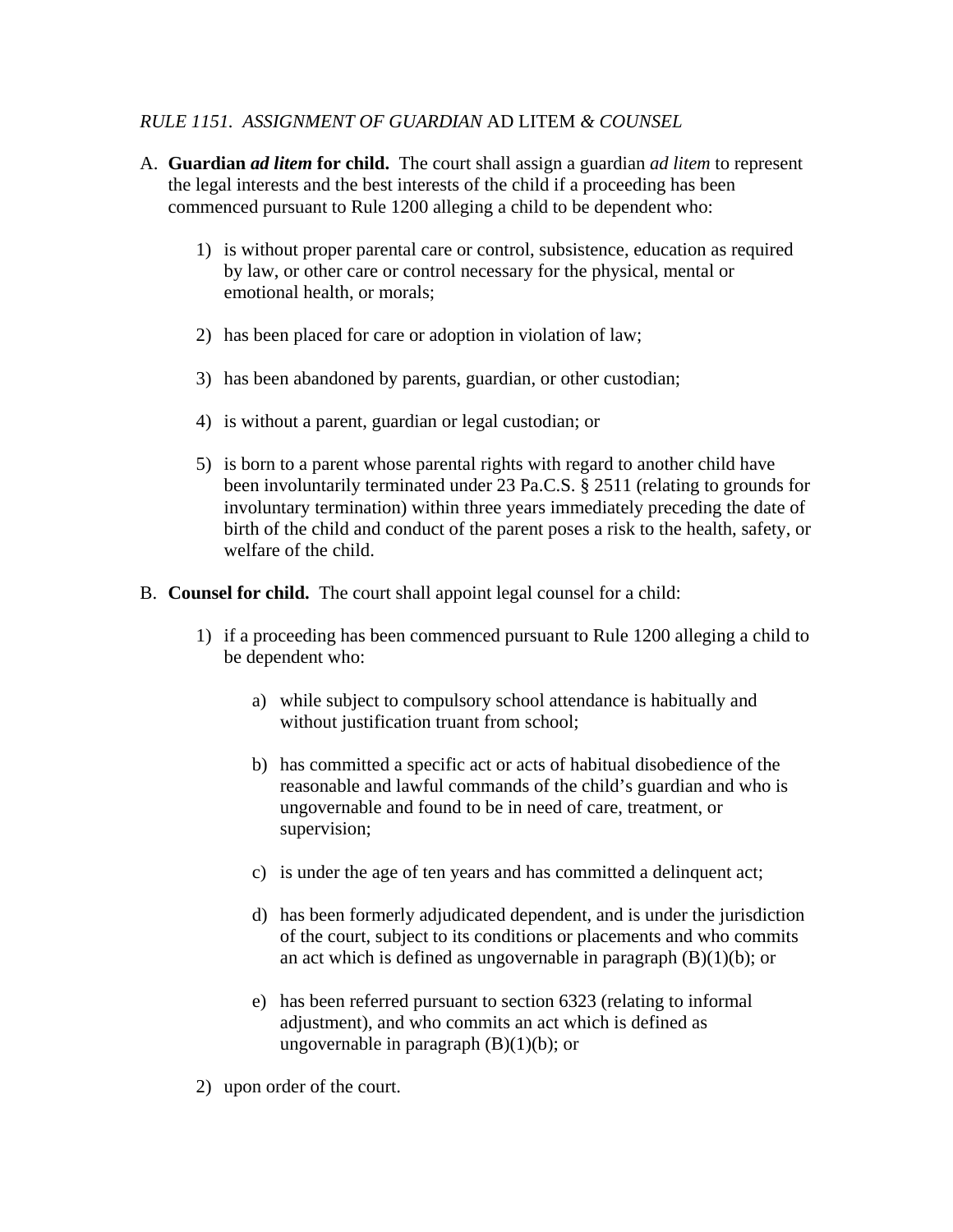C. **Counsel and Guardian** *ad litem* **for child.** If a child has legal counsel and a guardian *ad litem*, counsel shall represent the legal interests of the child and the guardian *ad litem* shall represent the best interests of the child.

#### D. **Time of appointment.**

- 1) **Child in custody.** The court shall appoint a guardian *ad litem* or legal counsel immediately after a child is taken into protective custody and prior to any proceeding.
- 2) **Child not in custody.** If the child is not in custody, the court shall appoint a guardian *ad litem* or legal counsel for the child when a dependency petition is filed.
- E. **Counsel for other parties.** If counsel does not enter an appearance for a party, the court shall inform the party of the right to counsel prior to any proceeding. If counsel is requested by a party in any case, the court shall assign counsel for the party if the party is without financial resources or otherwise unable to employ counsel. Counsel shall be appointed prior to the first court proceeding.

#### **COMMENT**

*See* 42 Pa.C.S. §§ 6302, 6311, and 6337.

The guardian *ad litem* for the child may move the court for appointment as legal counsel and assignment of a separate guardian *ad litem* when, for example, the information that the guardian *ad litem* possesses gives rise to the conflict and can be used to the detriment of the child. To the extent 42 Pa.C.S. § 6311(b)(9) is inconsistent with this rule, it is suspended. *See* Rule 1800. *See also* Pa.R.P.C. 1.7 and 1.8. Under paragraph (C), legal counsel represents the legal interests of the child and the guardian *ad litem* represents the best interests of the child.

Nothing in these rules anticipates that a guardian *ad litem* for an adult is to be appointed by these rules. For appointment of a guardian of the person, see 20 Pa.C.S. § 5501 *et seq.* and Pa.O.C. Rules 14.2 - 14.5.

**Pursuant to paragraph (E), the court is to inform all parties of the right to counsel if they appear at a hearing without counsel. If a party is without financial resources or otherwise unable to employ counsel, the court is to appoint counsel prior to the proceeding. Because of the nature of the proceedings, it is extremely important that every "guardian" has an attorney. Therefore, the court is to encourage the child's guardian to obtain counsel. Pursuant to Rule 1120, a guardian is any parent, custodian, or other person who has legal custody of a child, or person designated by the court to be a temporary guardian for purposes of a proceeding.** *See* **Pa.R.J.C.P. 1120.**

**Official Note:** Rule 1151 adopted August, 21, 2006, effective February 1, 2007. Amended February 20, 2007, effective immediately. Amended May 12, 2008, effective immediately.

#### *Committee Explanatory Reports:*

Final Report explaining the provisions of Rule 1151 published with the Court's Order at 36 Pa.B. 5599 (September 2, 2006). Final Report explaining the amendments to this rule published with the Court's Order at 37 Pa.B. 1123 (March 10, 2007). Final Report explaining the amendments to Rule 1151 published with the Court's Order at 38 Pa.B. 2360 (May 12, 2008).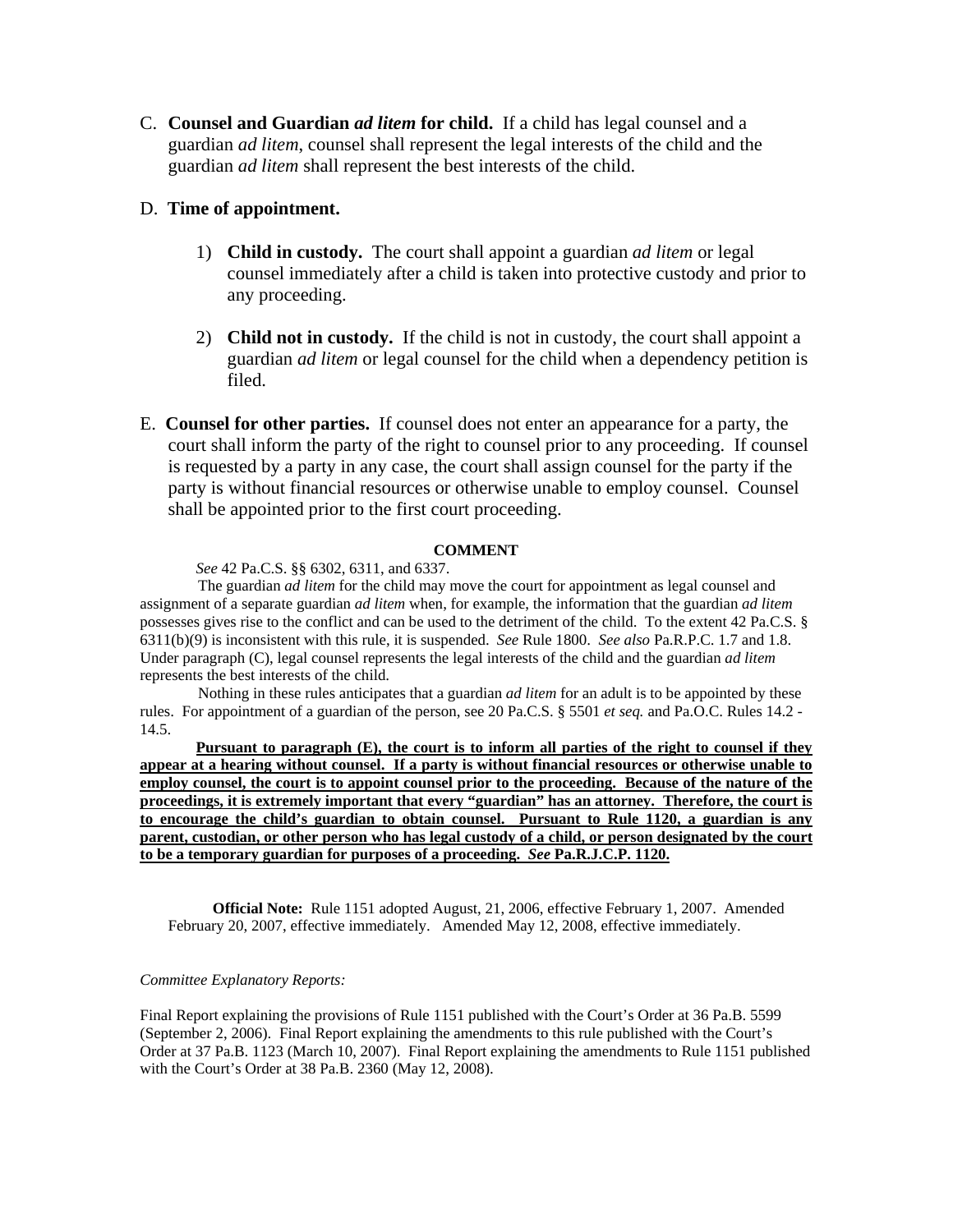# **RULE 1512. DISPOSITIONAL HEARING**

- A. **Manner of hearing.** The court shall conduct the dispositional hearing in an informal but orderly manner.
	- 1) **Evidence.** The court shall receive any oral or written evidence which is helpful in determining disposition, including evidence that was not admissible at the adjudicatory hearing.
	- 2) **Opportunity to be heard.** Before deciding disposition, the court shall give the parent, child's foster parent, preadoptive parent, relative providing care for the child and court appointed special advocate, if assigned, an opportunity to make a statement.
- B. **Recording.** The dispositional hearing shall be recorded. **[The recording shall be transcribed:** 
	- **1) pursuant to a court order; or**
	- **2) when there is an appeal.**
- **C.** *Ex parte* **Communication.** 
	- **1) Except as provided by these rules, no person shall communicate with the court in any way.**
	- **2) If the court receives any** *ex parte* **communication, the court shall inform all parties of the communication and its content.]**

# **C. Duties of the court. The court shall determine on the record that the parties have been advised of the following:**

- **1) the right to file an appeal;**
- **2) the time limits for an appeal; and**
- **3) the right to counsel to prepare the appeal.**

#### **D. Court's Findings. On the record, the court shall state:**

- **1) its disposition;**
- **2) the reasons for its disposition;**
- **3) the terms, conditions, and limitations of the disposition;**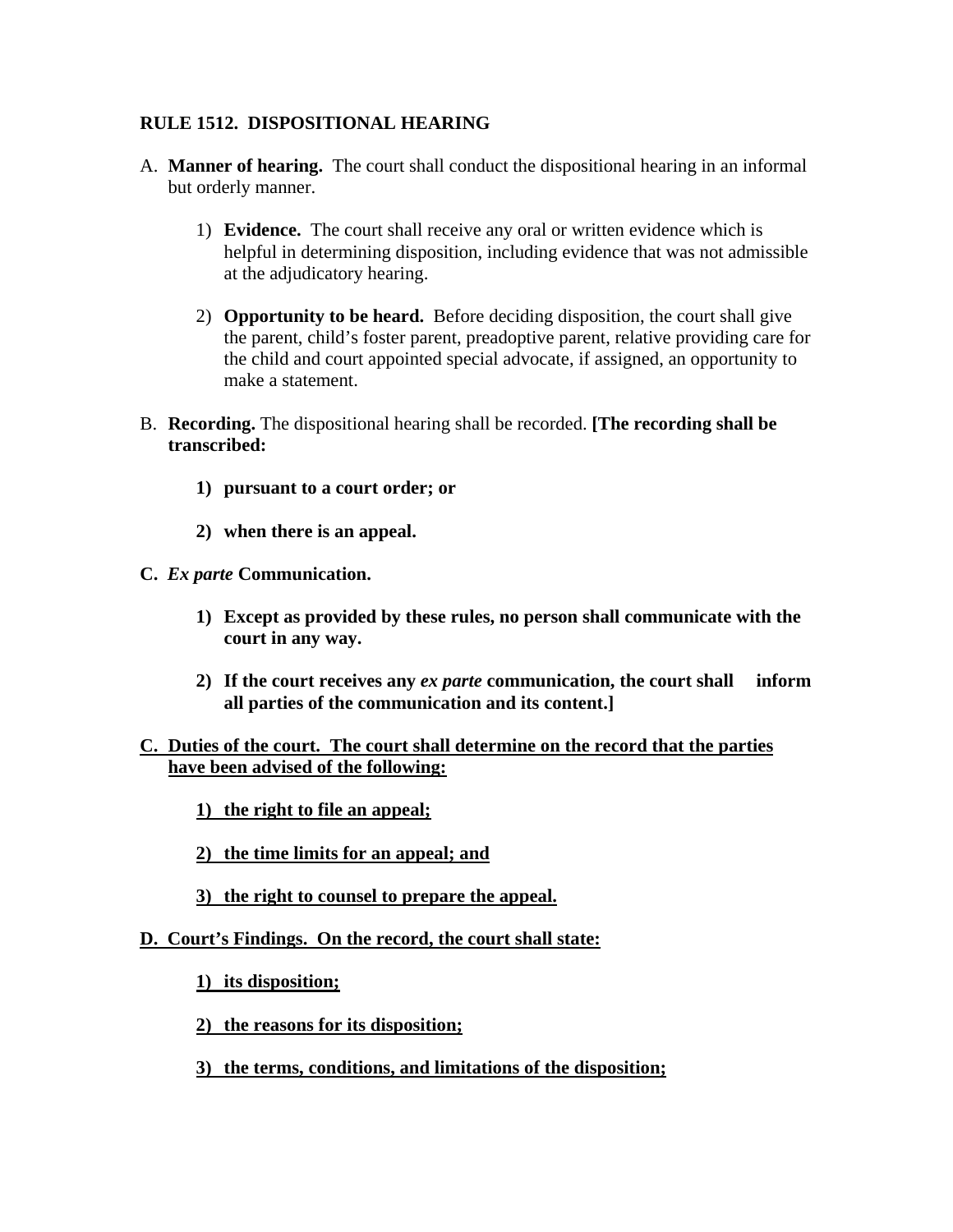- **4) the name of any person or the name, type, category, or class of agency, licensed organization, or institution that shall provide care, shelter, and supervision of the child;**
- **5) a finding, if the child is placed, that;**
	- **a) remaining in the home would be contrary to the welfare, safety, or health of the child;**
	- **b) reasonable efforts were made by the county agency to prevent the child's placement;**
	- **c) the child's placement is the least restrictive placement that meets the needs of the child, stating the reasons why there are no less restrictive alternatives available; and**
	- **d) if preventive services were not offered due to the necessity of an emergency placement, whether such lack of services was reasonable under the circumstances; and**
- **6) whether any evaluations, tests, counseling, or treatments are necessary;**
- **7) the permanency plan for the child;**
- **8) the services necessary to achieve the permanency plan;**

#### **9) any educational, health care, and disability needs of the child; and**

#### **10) a visitation schedule, including any limitations.**

#### *COMMENT*

To the extent practicable, the judge or master that presided over the adjudicatory hearing for a child should preside over the dispositional hearing for the same child.

Paragraph (A)(2) does not infringe on the right to call witnesses to testify, in addition to those specified individuals. *See* Rule 1123 for subpoenaing a witness.

**[For transcription of the record under paragraph (B), see also Rule 1127.** 

**Under paragraph (C), no** *ex parte* **communications with the court are to occur. Attorneys and judges understand the impropriety of** *ex parte* **communications but many participants are not attorneys or judges. This rule ensures that all parties have received the same information that is being presented to the court so that it may be challenged or supplemented. Normal methods of practice and procedure such as motions, scheduling, communications with court personnel, are not considered** *ex parte* **communications.]** 

Pursuant to paragraph (D)(7), the court is to determine the permanency plan for the child. **A permanency plan should include two plans or goals: the primary plan and the secondary or concurrent plan.** 

**The primary plan is the comprehensive plan developed to achieve the permanency goal. The secondary or concurrent plan is developed and initiated so that if the primary plan is not fulfilled, timely permanency for the child may still be achieved. These two plans are to be simultaneously addressed by county agency.**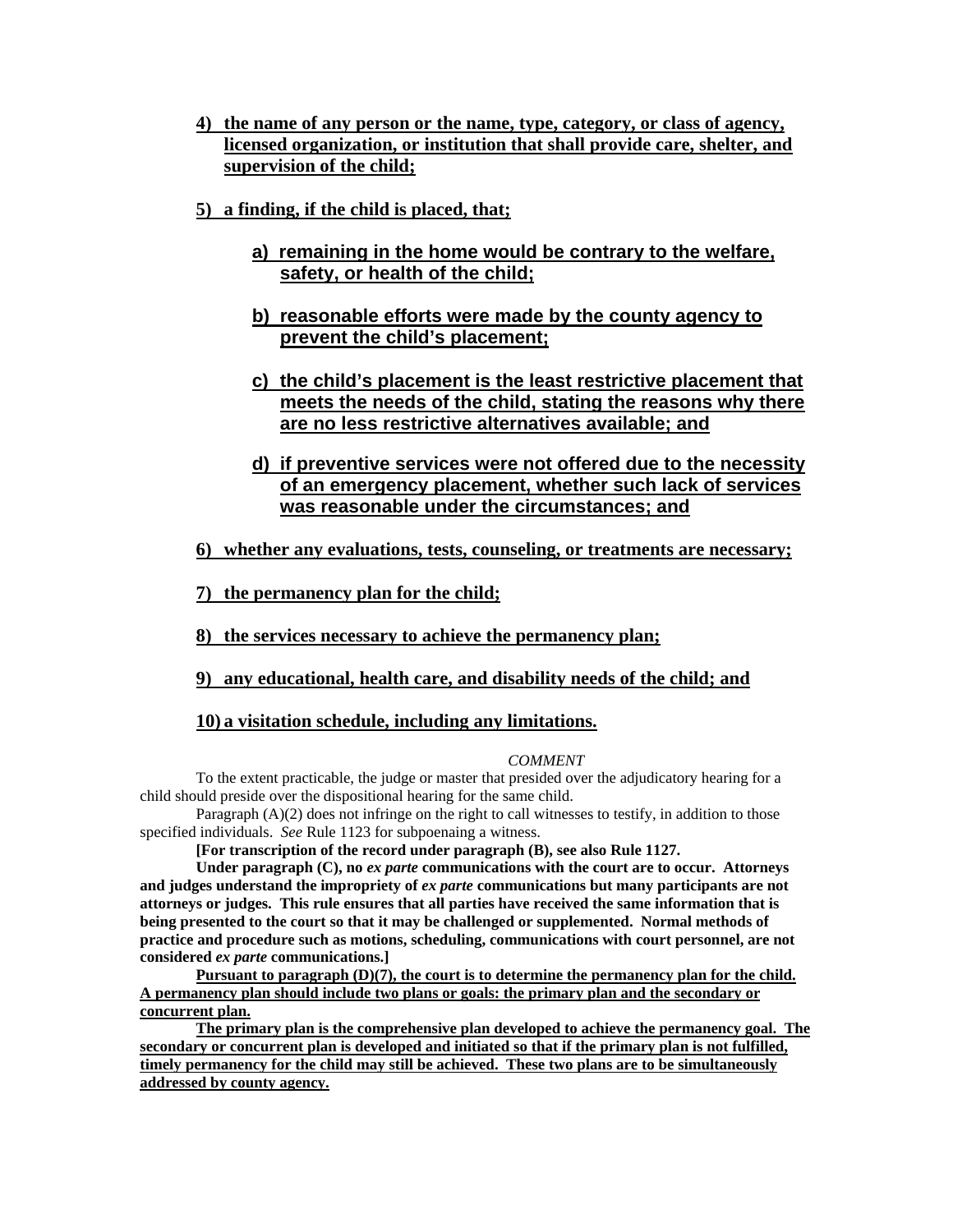#### **Rule 1608 mandates permanency hearings at least every six months. It is best practice to have three-month hearings to ensure permanency is achieved in a timely fashion and the court is informed of the progress of the case.** *See Comment* **to Rule 1608.** *See* **Rule 1136 regarding** *ex parte* **communications.**

**Official Note:** Rule 1512 adopted August, 21, 2006, effective February 1, 2007.

#### *Committee Explanatory Reports:*

Final Report explaining the provisions of Rule 1512 published with the Court's Order at 36 Pa.B. 5599 (September 2, 2006).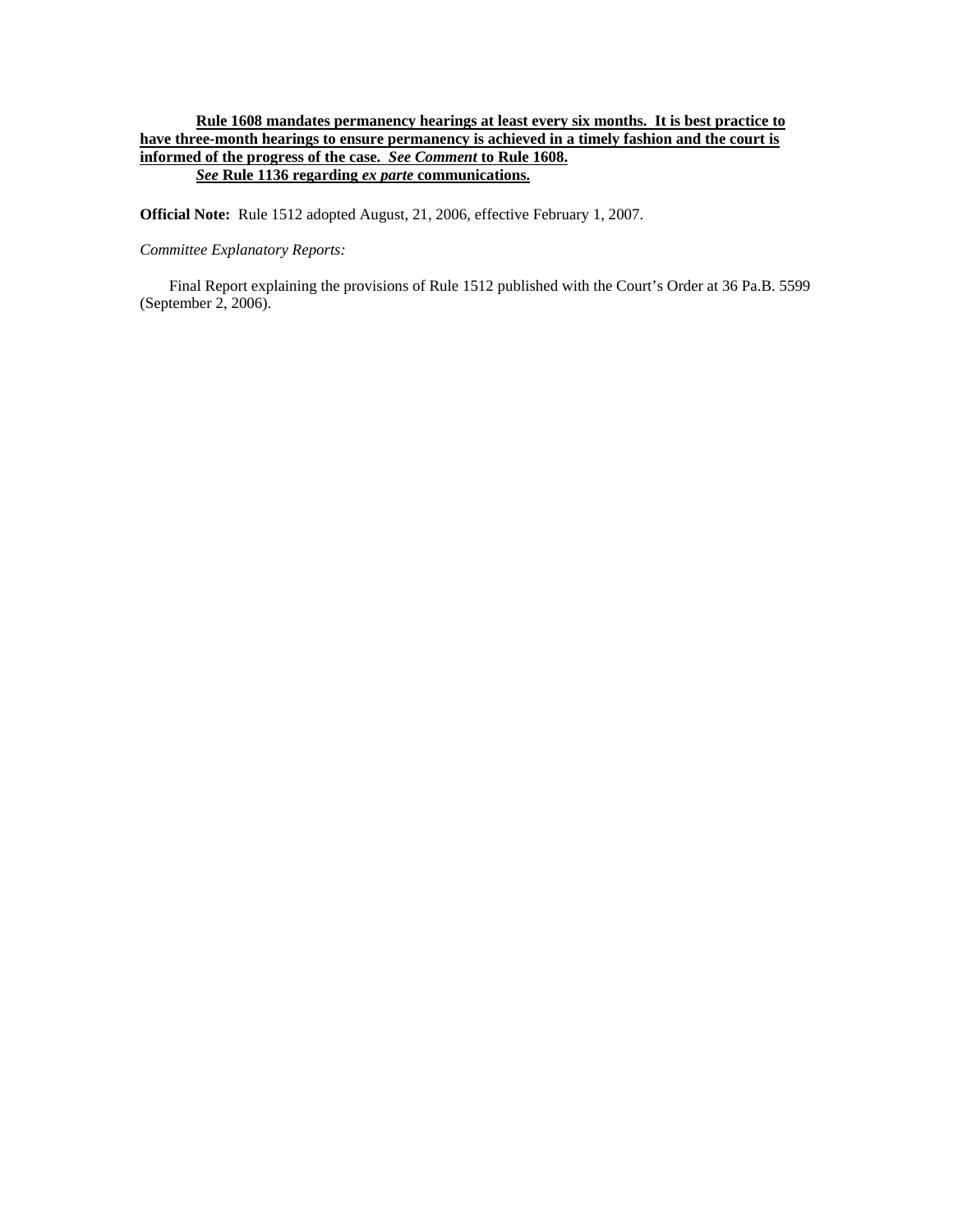#### **RULE 1515. DISPOSITIONAL ORDER**

A. **Generally.** When the court enters a disposition, the court shall issue a written order, which provides that the disposition is best suited to the safety, protection, and physical, mental, and moral welfare of the child. The order shall include:

1) **any findings pursuant to Rule 1512 (C); [the terms, conditions, and limitations of the disposition;** 

- **2) the name of any person or the name, type, category, or class of agency, licensed organization, or institution that is to provide care, shelter, and supervision of the child;**
- **3) any findings pursuant to Rule 1514 if a child is being removed from the home;**
- **4) any ordered evaluations, tests, counseling, or treatments;**
- **5) any ordered family service plan or permanency plan if not already prepared;**
- **6) any visitations, including any limitations;**
- **7]2**) the date of the order; and
- **[8]3**) the signature and printed name of the judge entering the order.
- B. **Transfer of legal custody.** If the court decides to transfer legal custody of the child to a person or agency found to be qualified to provide care, shelter, and supervision of the child, the dispositional order shall include:
	- 1) the name and address of such person or agency, unless the court determines disclosure is inappropriate;
	- 2) the limitations of the order; and
	- 3) any visitation rights.
- C. **Orders concerning guardian.** The court shall include any conditions, limitations, restrictions, and obligations in its dispositional order imposed upon the guardian.

#### *COMMENT*

*See* 42 Pa.C.S. §§ 6310, 6351.

45 CFR § 1356.21 provides a specific foster care provider may not be placed in a court order to be compliance with and receive funding through the Federal Financial Participation.

Dispositional orders should comport in substantial form and content to the Juvenile Court Judges' Commission model orders to receive funding under the federal Adoption and Safe Families Act (ASFA) of 1997 (P.L. 105-89). The model forms are also in compliance with Title IV-B and Title IV-E of the Social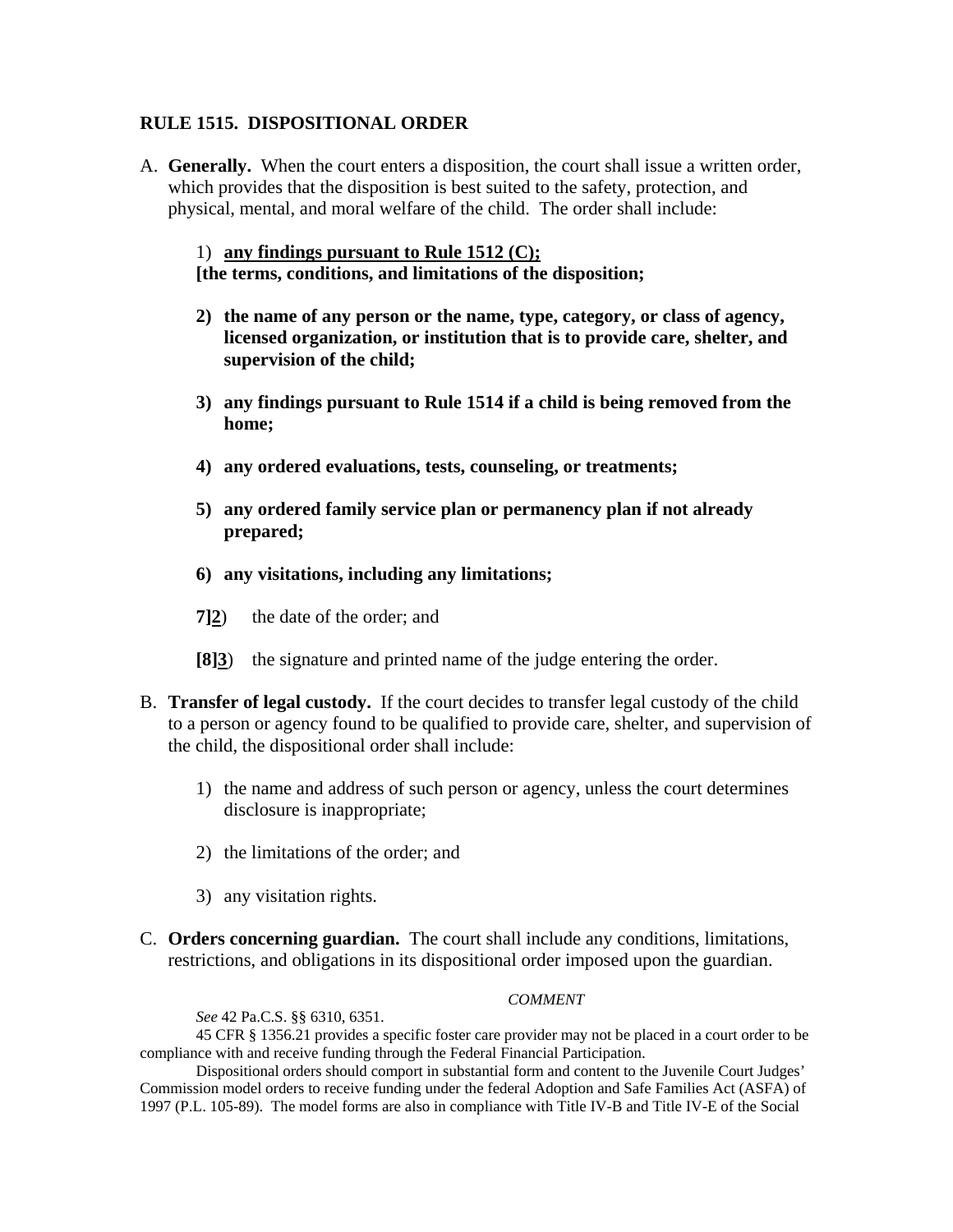Security Act. For model orders, see http://www.jcjc.state.pa.us or http://www.dpw.state.pa.us or request a copy on diskette directly from the Juvenile Court Judges' Commission, Room 401, Finance Building, Harrisburg, PA 17120.

*See In re Tameka M.*, 525 Pa. 348, 580 A.2d 750 (1990).

**Official Note:** Rule 1515 adopted August, 21, 2006, effective February 1, 2007.

*Committee Explanatory Reports:* 

Final Report explaining the provisions of Rule 1515 published with the Court's Order at 36 Pa.B. 5599 (September 2, 2006).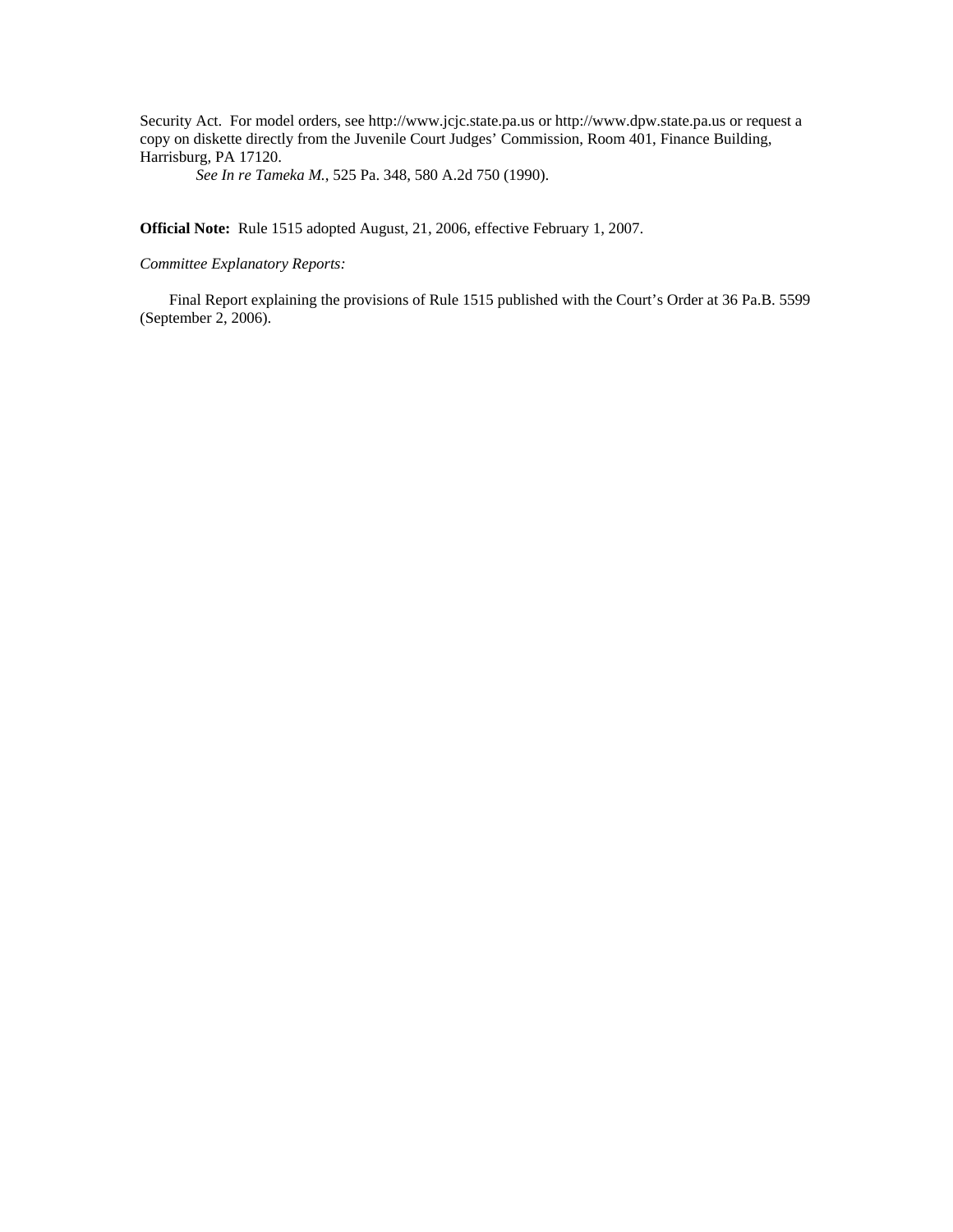#### **CHAPTER 16 POST-DISPOSITIONAL PROCEDURES**

#### **PART A SUMMONS AND NOTICE**

- 1600. Summons for the Permanency Hearing
- 1601. Permanency Hearing Notice

## **PART B(1) MODIFICATIONS 1603. Modification of Dependent Child's Placement**

#### **PART (B)(2) PERMANENCY HEARING**

- 1607. Regular Scheduling of Permanency Hearing
- 1608. Permanency Hearing
- 1609. Court Order of Permanency Hearing Determinations

#### **PART (C) TERMINATION & POST-DISPOSITIONAL PROCEDURES**

- 1613. Termination of Court Supervision
- 1616. Post-Dispositional Procedures; Appeals [RESERVED]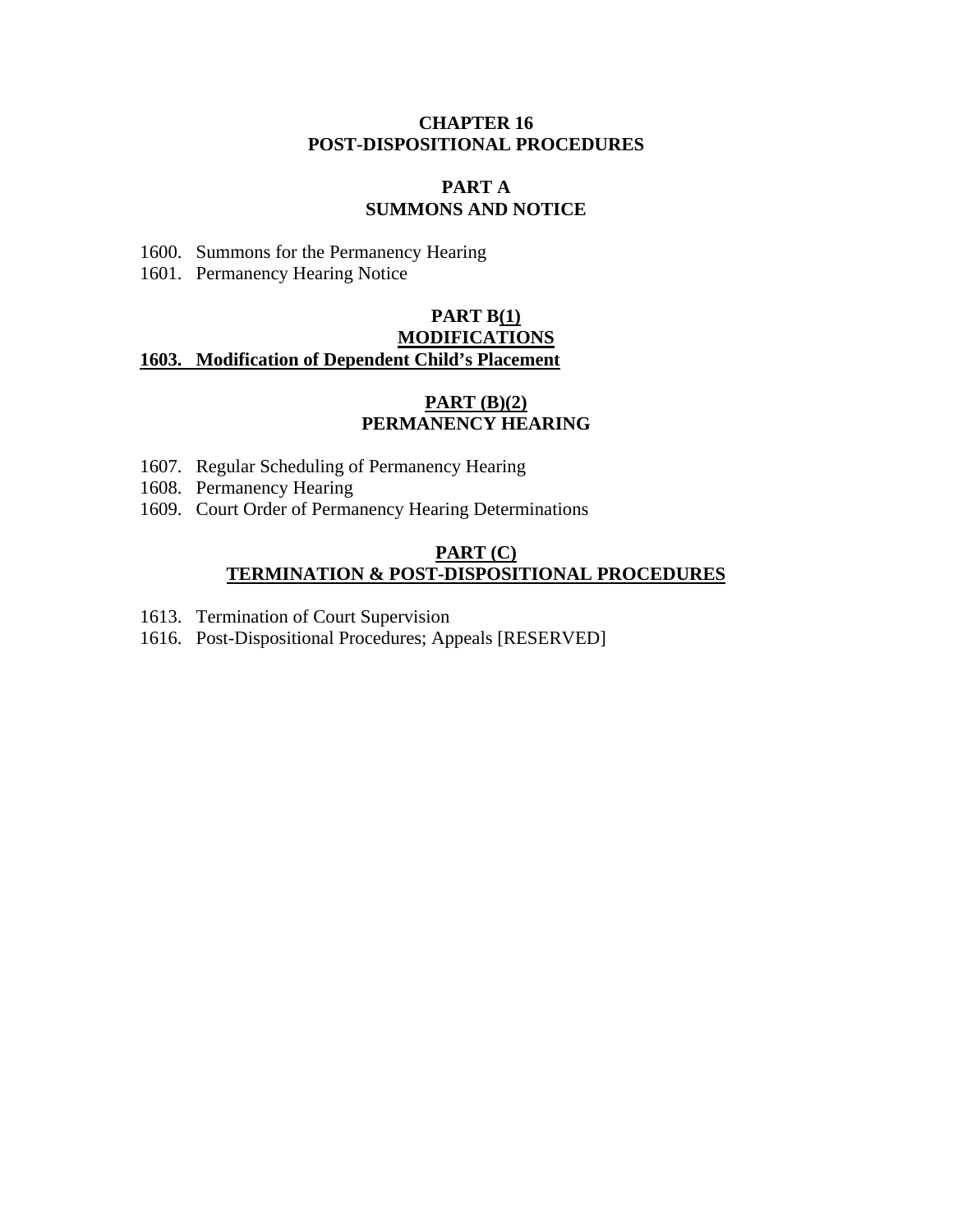## **PART B MODIFICATIONS**

# **1603. Modification of Dependent Child's Placement**

# **RULE 1603. MODIFICATION OF DEPENDENT CHILD'S PLACEMENT**

# **A. County agency's duties.**

# **1) Emergencies.**

- **a) Only in an emergency when a judge cannot be reached, a child may be placed temporarily in a shelter care facility or other appropriate care.**
- **b) The county agency immediately shall alert the court of any change made due to the emergency.**
- **c) The county agency shall file a motion or stipulation for modification of the dispositional order within twenty-four hours of the child's placement in a shelter care facility or other appropriate care.**
- **2) Non-emergent cases. In all other cases, the county agency shall seek approval of the court for a change in the child's placement prior to the removal of the child from the placement by the filing of a motion or a stipulation for modification of the dispositional order.**
- **B. Contents of the motion. The motion for modification of the dispositional order shall include:**
	- **1) the specific reasons for the necessity of change to the order;**
	- **2) the proposed placement;**
	- **3) the current location of the child;**
	- **4) the manner in which any educational, health care, and disability needs of the child will be addressed;**
	- **5) an averment as to whether each party concurs or objects to the proposal; and**
	- **6) the signatures of all the parties.**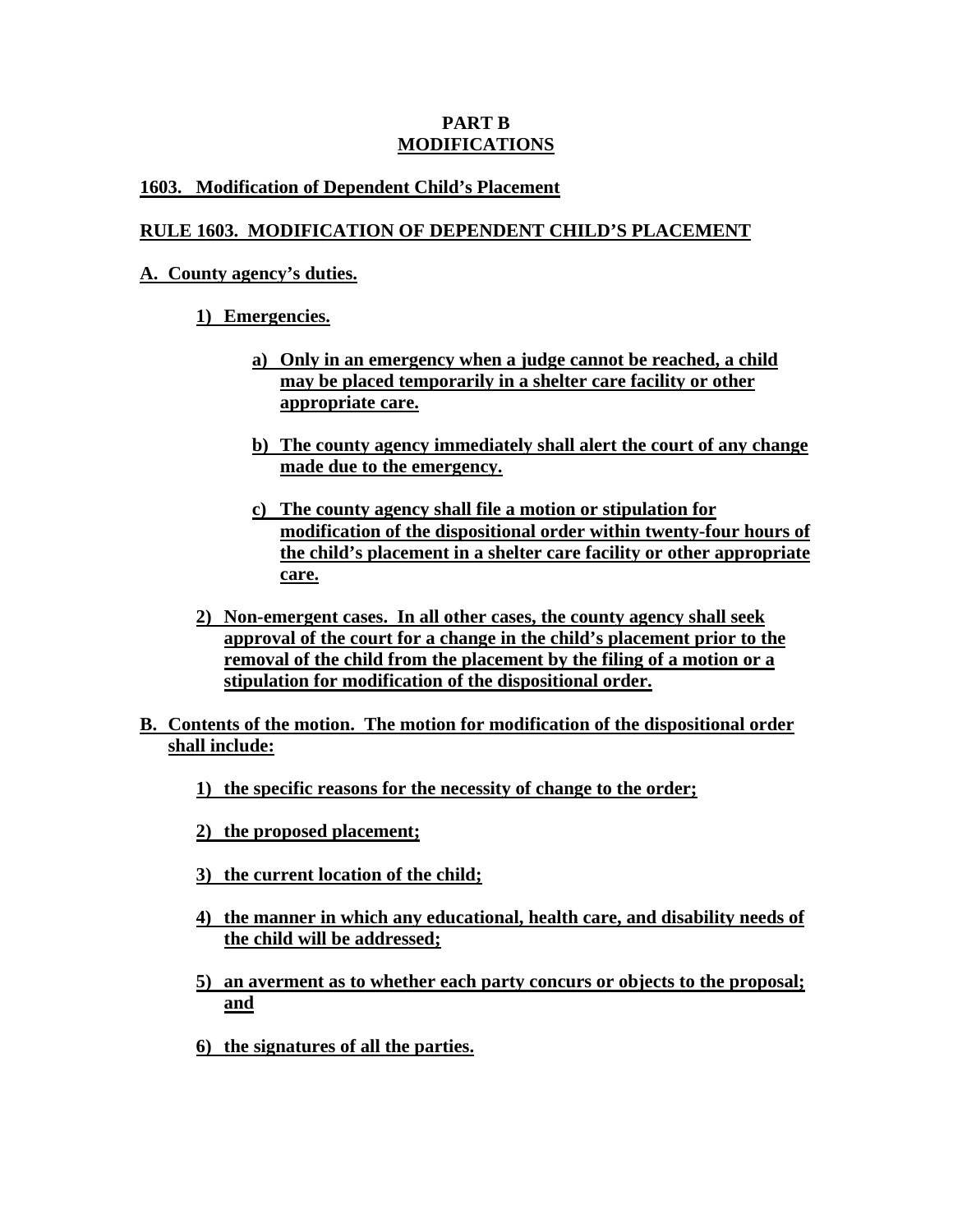- **C. Objections. If a party objects to proposed modification of the dispositional order, the objections shall be filed no later than three days after the filing of the motion for modification of the child's placement.**
- **D. Court's duties. Once the county agency has requested approval from the court to modify a child's placement or after an emergency change in placement has already taken place, the court may:**
	- **1) schedule a prompt hearing to determine whether there will be a modification of the child's placement;**
	- **2) enter an appropriate order to modify the child's placement; or**
	- **3) enter an order denying the motion.**

#### **COMMENT**

**If there must be a change in the placement of the child due to an emergent situation, the county agency may temporarily place a child in a shelter-care facility or other appropriate care pending the filing of a motion for modification of the dispositional order.** 

**In all other cases, the court is to make a decision prior to the child being removed from the placement. Stability for the child is critical. Multiple placements can add to a child's trauma. A child should not be shuffled from home to home out of convenience for a foster parent, relative, or other person caring for the child.** 

**Pursuant to paragraph (D), the court is to conduct a hearing, modify the dispositional order, or deny the motion sending the child back to the original placement specified in the dispositional order.**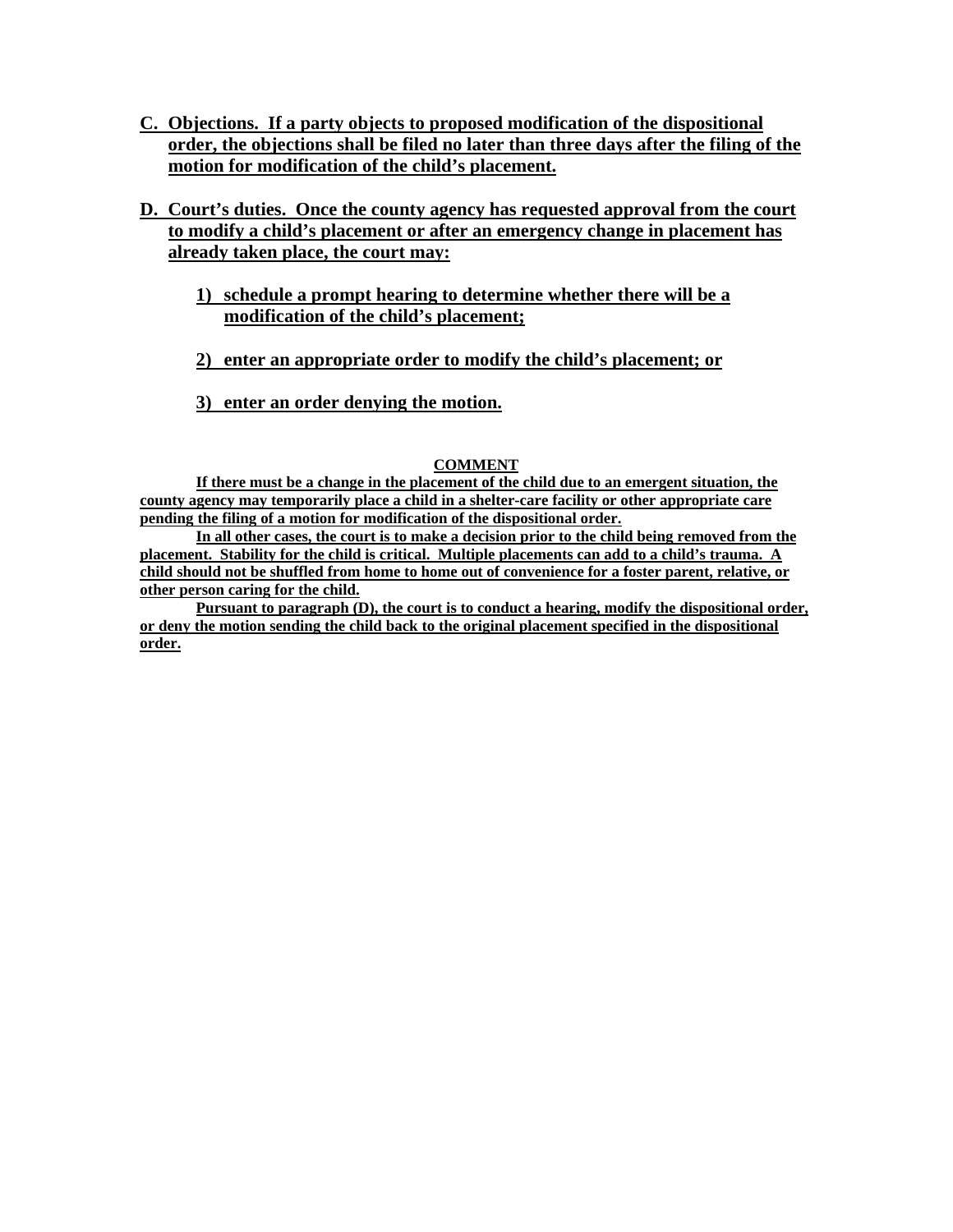### **PART (B)(2) PERMANENCY HEARING**

## **RULE 1606. GOAL CHANGE MOTION**

#### **A. Goal Change Motion.**

## **1) The county agency may file a goal change motion if:**

- **a) the child has been in placement for fifteen of the last twenty-two months;**
- **b) the court finds that there is not substantial compliance with the reunification order and the return of the child is not best suited to the safety, protection, and physical, mental, and moral welfare of the child; or**
- **c) the court has determined that aggravated circumstances exist and that reasonable efforts to prevent or eliminate the need to remove the child from the child's guardian or to preserve and reunify the family need not be made or continue to be made.**
- **2) A goal change is not necessary if:** 
	- **a) the child is being cared for by a relative best suited to the physical, mental, and moral welfare of the child;**
	- **b) the county agency has documented a compelling reason for determining that filing a motion to terminate parental rights would not serve the needs and welfare of the child; or**
	- **c) the child's family has not been provided with necessary services to achieve the safe return to the child's guardian within the time frames set forth in the permanency plan.**
- **B. Contents of motion. The motion shall contain:**
	- **1) the specific reasons averring why there has not been substantial compliance with the reunification order;**
	- **2) the goal change requested, which includes placing the child:**
		- **a) for adoption and the county agency will file for termination of parental rights pursuant to Pa.O.C.R., Rule 15.4;**
		- **b) with a legal custodian;**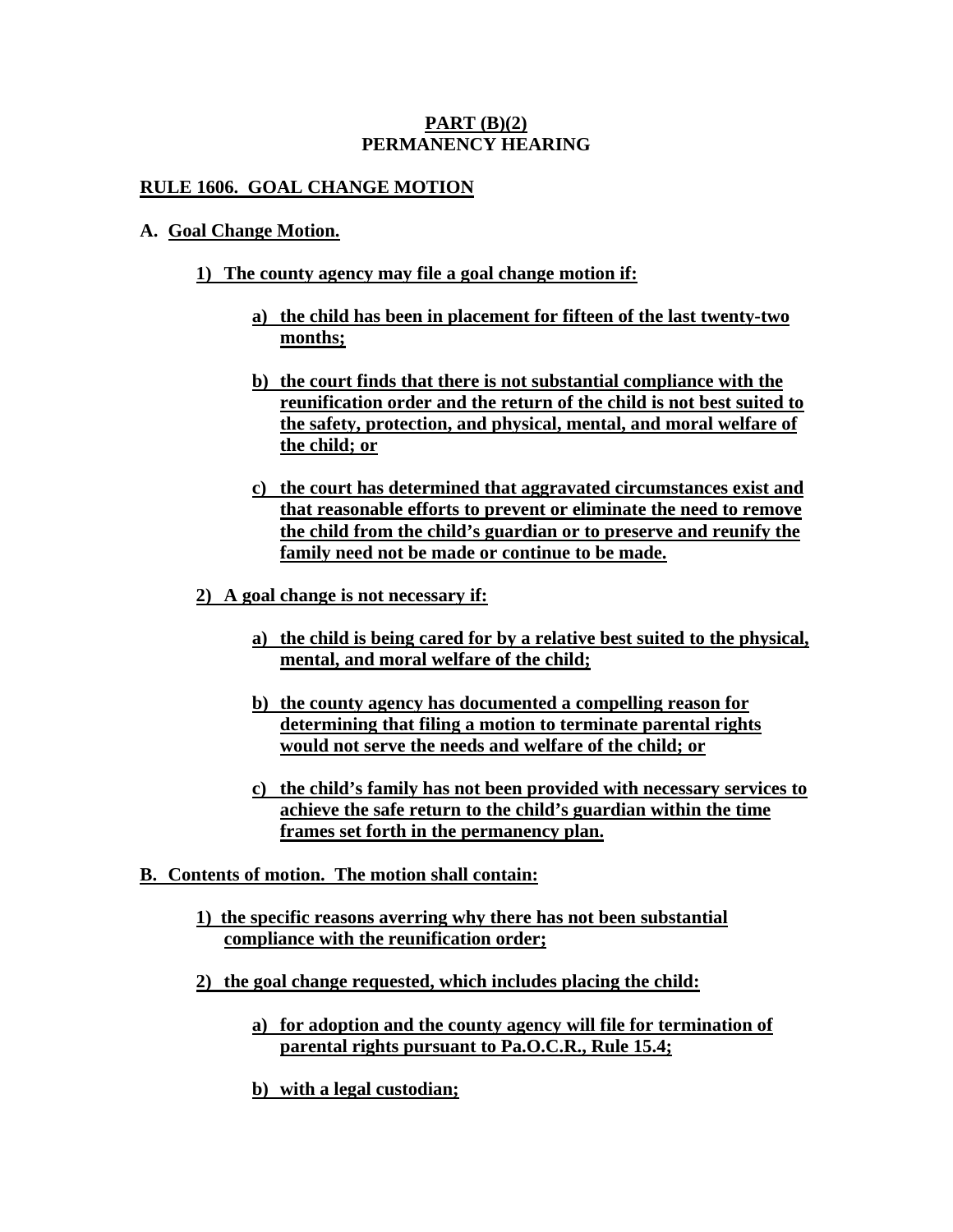#### **c) with a fit and willing relative; or**

- **d) in another living arrangement intended to be permanent in nature which is approved by the court and where the county agency has documented a compelling reason explaining why options under (a) through (c) are not feasible; and**
- **3) the plans to achieve the goal requested.**

## **C. Compliance with filing and service. The requirements of Rule 1345 shall be followed.**

- **D. Hearing. Before the goal can be changed, the court shall conduct a hearing within twenty-one days of the filing of the motion.**
- **E. Assignment of Judges' Role. The President Judge of each judicial district may assign a dependency court judge to conduct orphans' court proceedings involving a dependent child.**

#### **COMMENT**

**Pursuant to paragraph (B), the motion should aver the specific reasons why reunification is no longer the goal for the child. The averments are to be supported by evidence that there has not been substantial compliance with the court order. Also, the motion is to state the goal change requested and the plans to achieve that goal.**

**Pursuant to paragraph (C), the guardian of the child is to be notified of the goal change. In most instances, the guardian is the parent of the child.** 

**Pursuant to paragraph (D), the court is to conduct a hearing no later than twenty-one days from the filing of the motion.**

**It is best practice and more efficient to combine a goal change, which is part of the permanency hearing, with an involuntary termination of parental rights hearing. A President Judge may allow Common Pleas Judges to wear multiple hats during a proceeding by conducting a combined hearing on Dependency and Orphans' Court matters.** *See* **Pa. C.S. § 6351(i).** *See also In Re Adoption of S.E.G.***, 587 Pa. 568, 901 A.2d 1017 (2006) where an involuntary termination occurred prior to the goal change by the county agency.** *See Comments* **to Rules 1512 and 1608 for further discussion of "concurrent planning."** 

**There may be reasons why the county agency would want to file a goal change motion prior to involuntary termination in Orphans' Court, such as, the need for discontinuation of services.**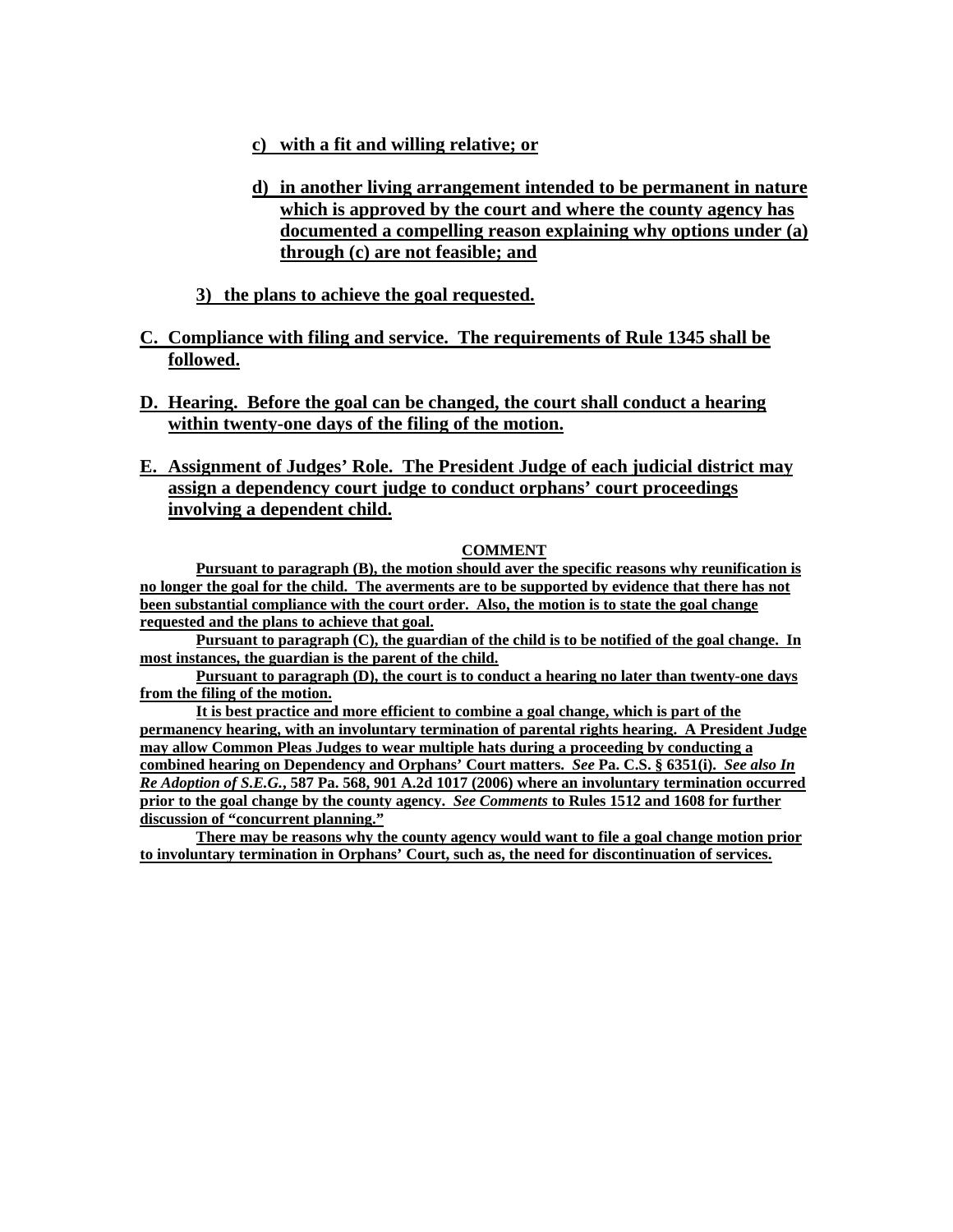# **RULE 1608. PERMANENCY HEARING**

- A. **Purpose and timing of hearing.** For every case, the court shall conduct a permanency hearing **at least every six months** for purposes of determining or reviewing:
	- 1) the permanency plan of the child;
	- 2) the date by which the goal of permanency for the child might be achieved; and
	- 3) whether the placement continues to be best suited to the safety, protection, and physical, mental, and moral welfare of the child.

#### B.**[Court's findings. At the permanency hearing, the court shall making findings consistent with 42 Pa.C.S. § 6351(f).**

- **C.] Recording.** The permanency hearing shall be recorded. **[The recording shall be transcribed:** 
	- **1) pursuant to a court order; or**
	- **2) when there is an appeal.]**

#### **[D]C**. **Evidence.**

- 1) Any evidence helpful in determining the appropriate course of action, including evidence that was not admissible at the adjudicatory hearing, shall be presented to the court.
- 2) If a report was submitted pursuant to Rule 1604, the court shall review and consider the report as it would consider all other evidence.

#### **D. Court's findings.**

- **1) Findings at all six-month hearings. At the permanency hearing, the court shall make the following findings:** 
	- **a) the appropriateness of the placement;**
	- **b) the appropriateness, feasibility, and extent of compliance with the permanency plan developed for the child;**
	- **c) the appropriateness and feasibility of the current placement goal for the child;**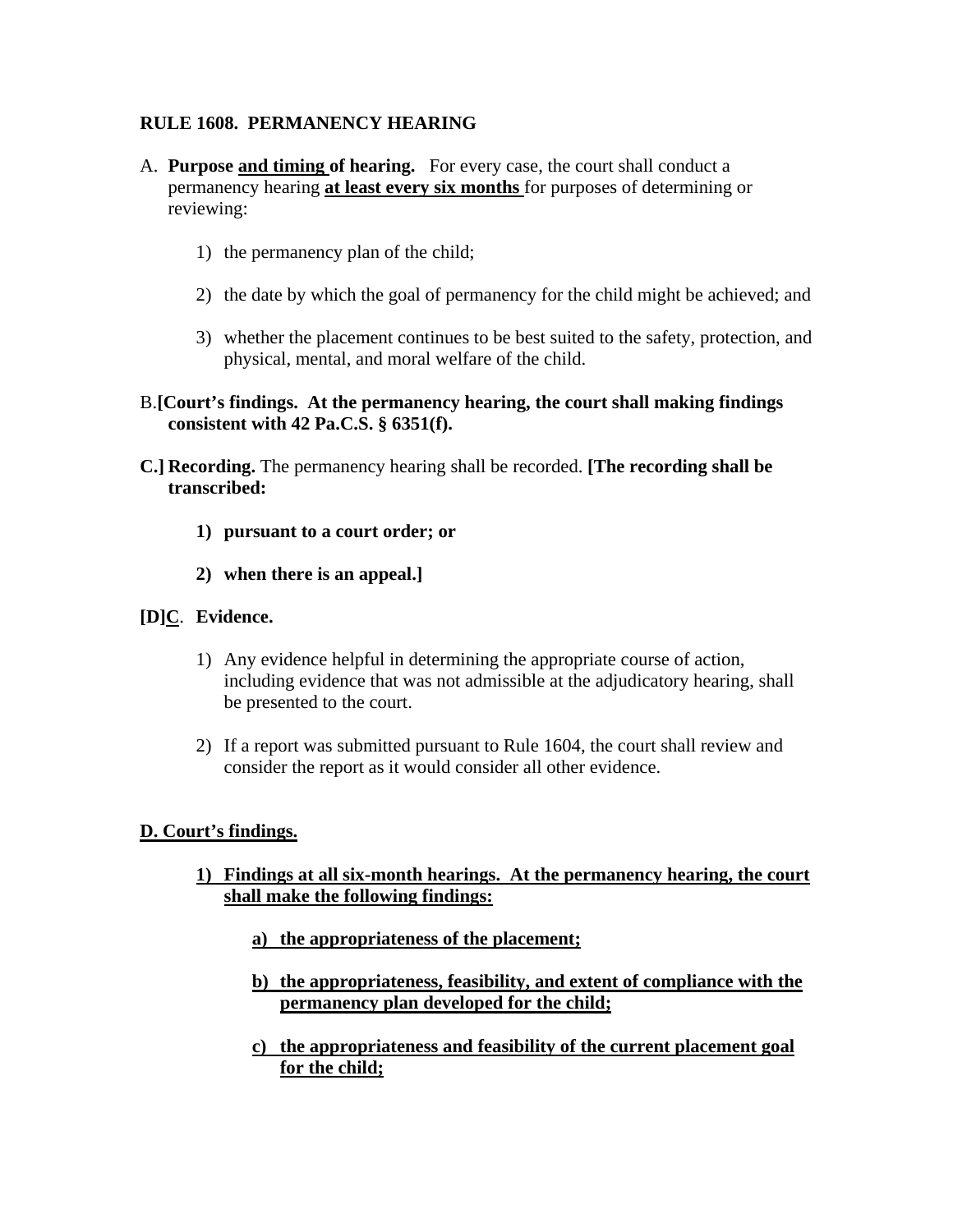- **d) the likely date by which the placement goal for the child might be achieved;**
- **e) whether reasonable efforts were made to finalize the permanency plan in effect;**
- **f) whether the county agency has made services available to the guardian, and if not, why those services have not been made available;**
- **g) the continued appropriateness of the permanency plan and the concurrent plan;**
- **h) whether the child is safe;**
- **i) if the child has been placed outside the Commonwealth, whether the placement continues to be best suited to the safety, protection, and physical, mental, and moral welfare of the child;**
- **j) the services needed to assist a child who is sixteen years of age or older to make the transition to independent living, including:**
	- **i) the specific independent living services or instructions that are currently being provided by the county child welfare agency or private provider;**
	- **ii) the areas of need in independent living instruction that have been identified by the independent living assessment completed pursuant to the Chafee Act;**
	- **iii) the independent living services that the child will receive prior to the next permanency review hearing;**
	- **iv) whether the child is in the least restrictive, most family-like setting that will enable him to develop independent living skills;**
	- **v) the efforts that have been made to develop and maintain connections with supportive adults regardless of placement type;**
	- **vi) whether the child is making adequate educational progress to graduate from high school or whether the child is enrolled in another specified educational**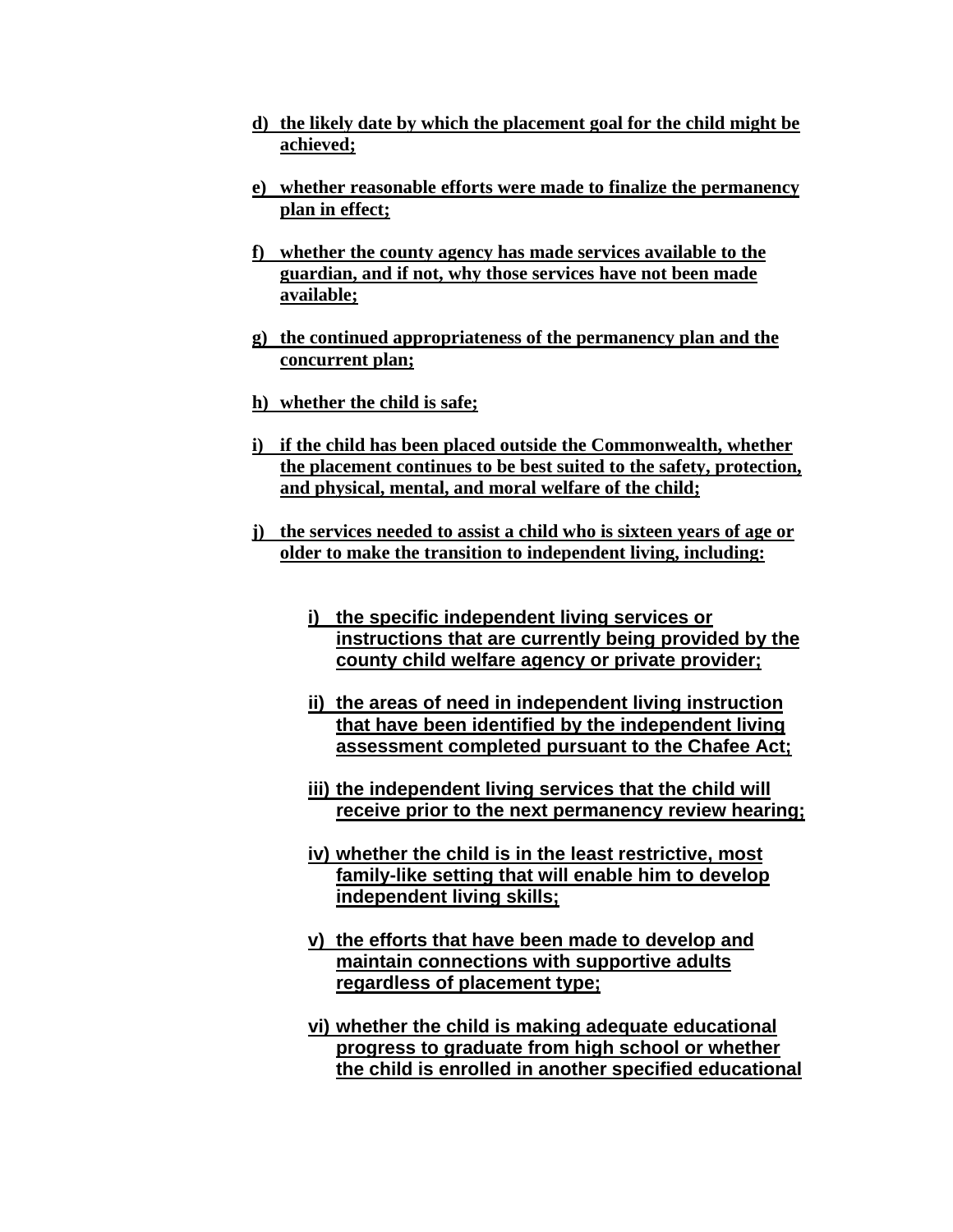**program that will assist the child in achieving selfsufficiency;** 

- **vii) the job readiness services that have been provided to the child and the employment/career goals that have been established;**
- **viii) whether the child has physical health or behavioral health needs that will require continued services into adulthood; and**
- **ix) the steps being taken to ensure that the youth will have stable housing or living arrangements when discharged from care; and**
- **k) any educational, health care, and disability needs of the child and the plan to ensure those needs are met.**
- **2) Additional findings for fifteen of last twenty-two months. If the child has been in placement for fifteen of the last twenty-two months, the court may direct the county agency to file a "petition to terminate parental rights."**
- **E**. **Family Service Plan or Permanency Plan.** The county agency shall review the family service plan or permanency plan at least every six months. If the plan is modified, the county agency shall **follow the filing and service requirements pursuant to Rule 1345. The parties** [provide all parties] and when requested, the court, **shall be provided** with the modified plan at least fifteen days prior to the permanency hearing.

#### **COMMENT**

*See* 42 Pa.C.S. §§ 6341, 6351.

 Permanency planning is a concept whereby children are not relegated to the limbo of spending their childhood in foster homes, but instead, dedicated effort is made by the court and the county agency to rehabilitate and reunite the family in a reasonable time, and failing in this, to free the child for adoption. *In re M.B.*, 449 Pa.Super. 507, 674 A.2d 702 (1996) *quoting In re Quick*, 384 Pa.Super. 412, 559 A.2d 42 (1989).

To the extent practicable, the judge or master [that] **who** presided over the adjudicatory and original dispositional hearing for a child should preside over the permanency hearing for the same child.

 **[Under paragraph (B), the court is to make a finding consistent with 42 Pa.C.S. § 6351(f), in that the court is to determine all of the following: 1) the continuing necessity for and appropriateness of the placement; 2) the appropriateness, feasibility, and extent of compliance with the permanency plan developed for the child; 3) the extent of progress made toward alleviating the circumstances which necessitated the original placement; 4) the appropriateness and feasibility of the current placement goal for the child; 5) the likely date by which the placement goal for the child might be achieved; 6) whether reasonable efforts were made to finalize the permanency plan in effect; 7) whether the child is safe; 8) if the child has been placed outside the Commonwealth, whether the placement continues to be best suited to the safety, protection, and physical, mental, and moral welfare of the child; 9) the services needed to assist a child who is sixteen years of age or older to make the transition to independent living; and 10) if the child has been in placement for at least**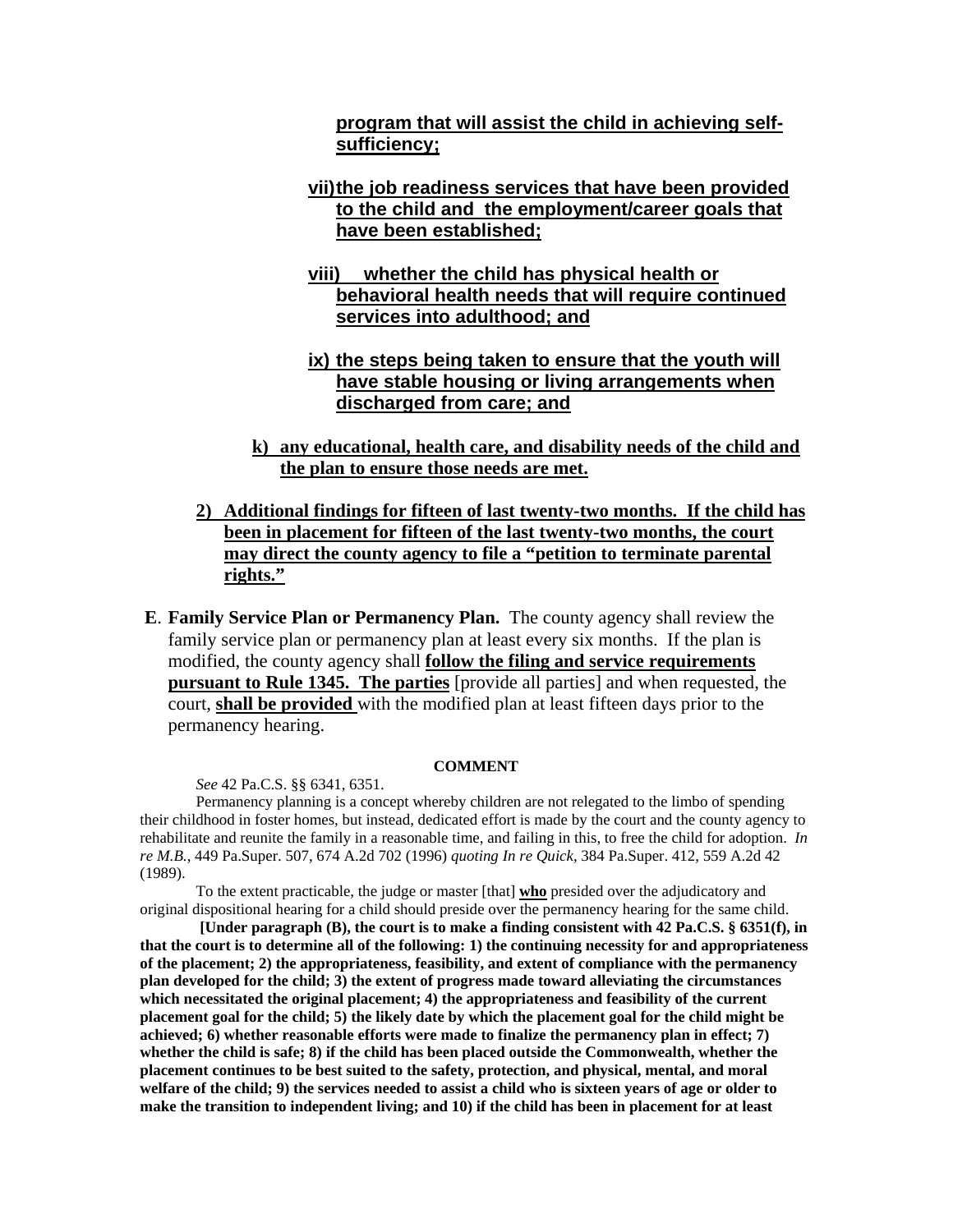**fifteen of the last twenty-two months or the court has determined that aggravated circumstances exist and that reasonable efforts to prevent or eliminate the need to remove the child from the child's guardian or to preserve and reunify the family need not be made or continue to be made, whether the county agency has filed or sought to join a motion to terminate parental rights and to identify, recruit, process, and approve a qualified family to adopt the child unless: a) the child is being cared for by a relative best suited to the physical, mental, and moral welfare of the child; b) the county agency has documented a compelling reason for determining that filing a motion to terminate parental rights would not serve the needs and welfare of the child; or c) the child's family has not been provided with necessary services to achieve the safe return to the child's guardian within the time frames set forth in the permanency plan.]** 

**Pursuant to paragraph (A), courts are to conduct a permanency hearing no later than every six months. Courts are strongly encouraged to conduct more frequent permanency hearings, such as every three months, when possible.** 

**The court may schedule a three-month hearing or conference. At the three-month hearing, the court should ensure that: 1) services ordered at the dispositional hearing pursuant to Rule 1512 are put into place by the county agency; 2) the guardian who is the subject of the petition is given access to the services ordered; 3) the guardian is cooperating with the county agency; and 4) a concurrent plan is developed if the primary plan may not be achieved.**

**A three-month hearing or conference is considered best practice for dependency cases and is highly recommended. The court should not wait until six months to find out if the case is progressing because time to achieve permanency is critical in dependency cases.**

**Every child should have a concurrent plan, which is a secondary plan developed if the primary permanency plan for the child cannot be achieved.** *See Comment* **to Rule 1512. For example, the primary plan may be reunification with the guardian. If the guardian does not substantially comply with the requirements of the court-ordered services, the county agency may look at subsidized legal guardianship as the concurrent plan. Because of time requirements, the concurrent plan is to be in place so that permanency may be achieved in a timely manner.**

**Pursuant to paragraph (D)(2), a "petition to terminate parental rights" is a term of art used to describe the motion terminating parental rights. This does not refer to the "petition" as defined in Pa.R.J.C.P. 1120. The county agency is to file a goal change motion under Rule 1606 and move for termination of parental rights. Pursuant to Rule 1606 (A)(2), a goal change motion is discretionary if: a) the child is being cared for by a relative best suited to the physical, mental, and moral welfare of the child; b) the county agency has documented a compelling reason for determining that filing a motion to terminate parental rights would not serve the needs and welfare of the child; or c) the child's family has not been provided with necessary services to achieve the safe return to the child's guardian within the time frames set forth in the permanency plan.**

**The court is to move expeditiously towards permanency. A goal change motion, pursuant to Rule 1606, may be filed at any time.**

**In addition to the permanency hearing contemplated by this rule, courts may also conduct additional and/or more frequent intermittent review hearings or status conferences, which address specific issues based on the circumstances of the case, and which assist the court in ensuring timely permanency.**

*See Comment* **to Rule 1606 for combining the permanency hearing with a termination of parental rights hearing.**

For family service plan requirements, see 55 PA CODE §§ 3130.61 & 3130.63.

*See* **42 U.S.C.A. § 675 (5)(A)-(H) for development of a transition plan pursuant to paragraph (D)(1)(j).** 

*See* **Rule 1136 regarding** *ex parte* **communications.**

**Official Note:** Rule 1608 adopted August, 21, 2006, effective February 1, 2007.

*Committee Explanatory Reports:*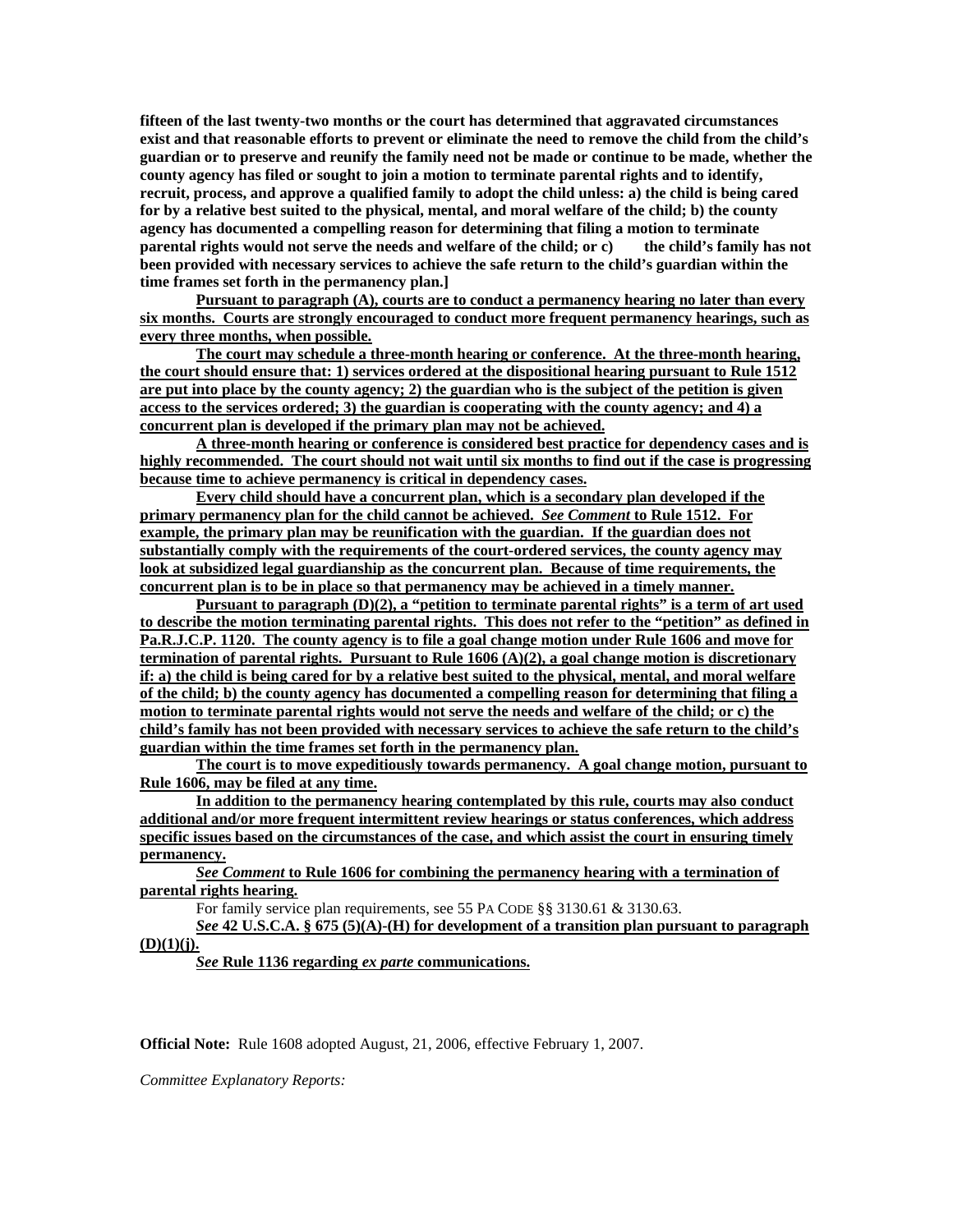Final Report explaining the provisions of Rule 1608 published with the Court's Order at 36 Pa.B. 5599 (September 2, 2006).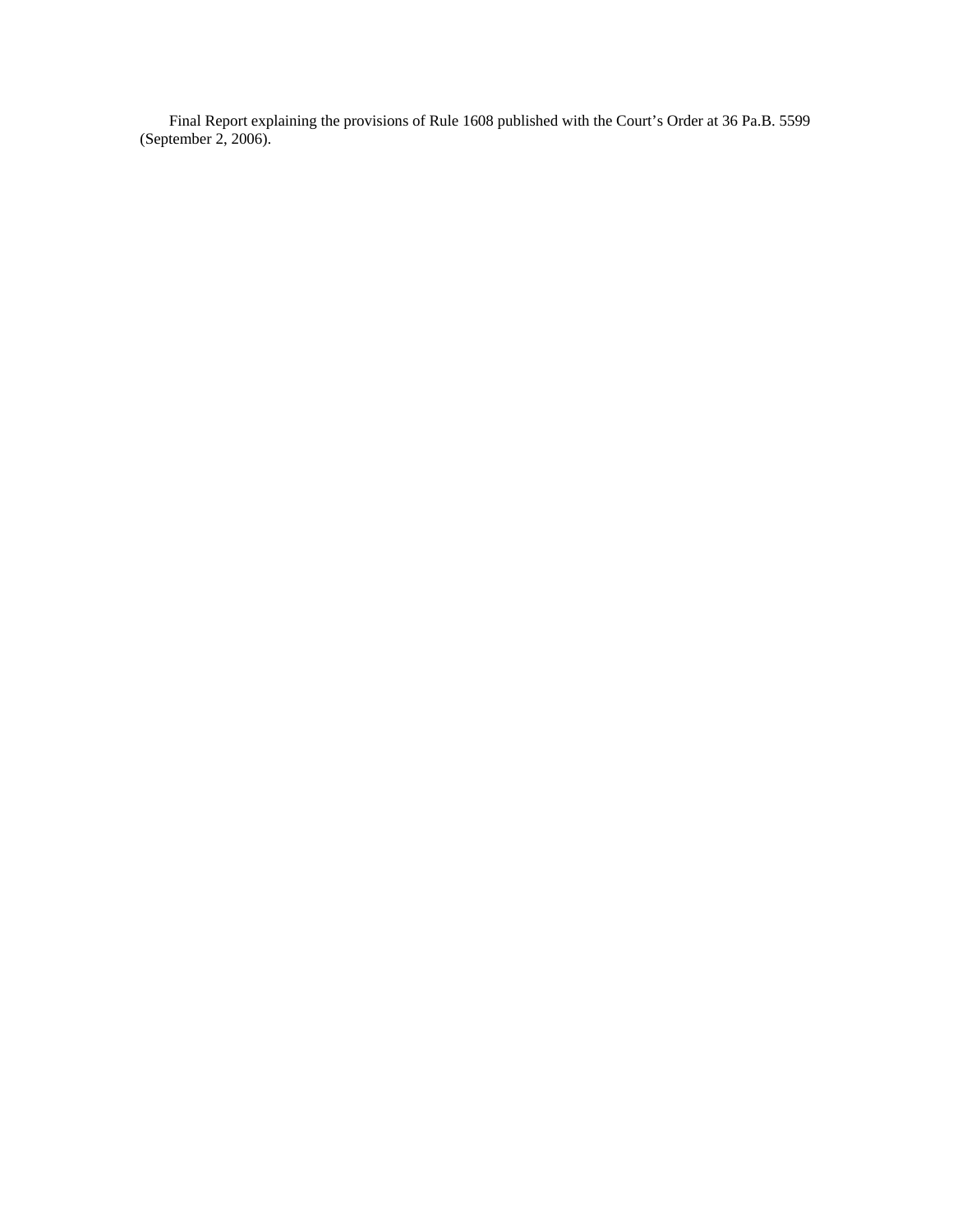## **RULE 1609. [COURT ORDER OF] PERMANENCY HEARING ORDERS [DETERMINATIONS]**

- A. **Findings.** After every permanency hearing, the court shall issue a written order, which provides**:** 
	- **1)** whether the permanency plan is best suited to the safety, protection, and physical, mental, and moral welfare of the child**, and**

#### **2) findings made pursuant to Rule 1608(D).**

## B. **[Determination made. The court's order shall reflect a determination made consistent with 42 Pa.C.S. § 6351(f.1).**

**C.] Transfer of legal custody.** If the court decides to transfer permanent legal custody of the child to a person found to be qualified to provide care, shelter, and supervision of the child, the permanency order shall include:

- 1) the name and address of such person unless disclosure is prohibited by court order;
- 2) the limitations of the order; and
- 3) any temporary visitation rights of parents.
- **[D]C**. **Orders concerning guardian.** The court shall include any conditions, limitations, restrictions, and obligations in its permanency order imposed upon the guardian.

#### **[COMMENT**

**Under paragraph (B), the court's order is to reflect whether: 1) If the court finds that return of the child is best suited to the safety, protection, and physical, mental, and moral welfare of the child, the court shall specify: a) the conditions of the return of the child; and b) the projected date of the return of the child; or 2) If the court finds that the return of the child is not best suited to the safety, protection, and physical, mental, and moral welfare of the child, the court shall determine if and when the child will be placed: a) for adoption and the county agency will file for termination of parental rights pursuant to Pa.O.C.R., Rule 15.4; b) with a legal custodian; c) with a fit and willing relative; or d) in another living arrangement intended to be permanent in nature which is approved by the court and where the county agency has documented a compelling reason explaining why options under (a) through (c) are not feasible.]** 

**Official Note:** Rule 1609 adopted August, 21, 2006, effective February 1, 2007.

#### *Committee Explanatory Reports:*

Final Report explaining the provisions of Rule 1609 published with the Court's Order at 36 Pa.B. 5599 (September 2, 2006).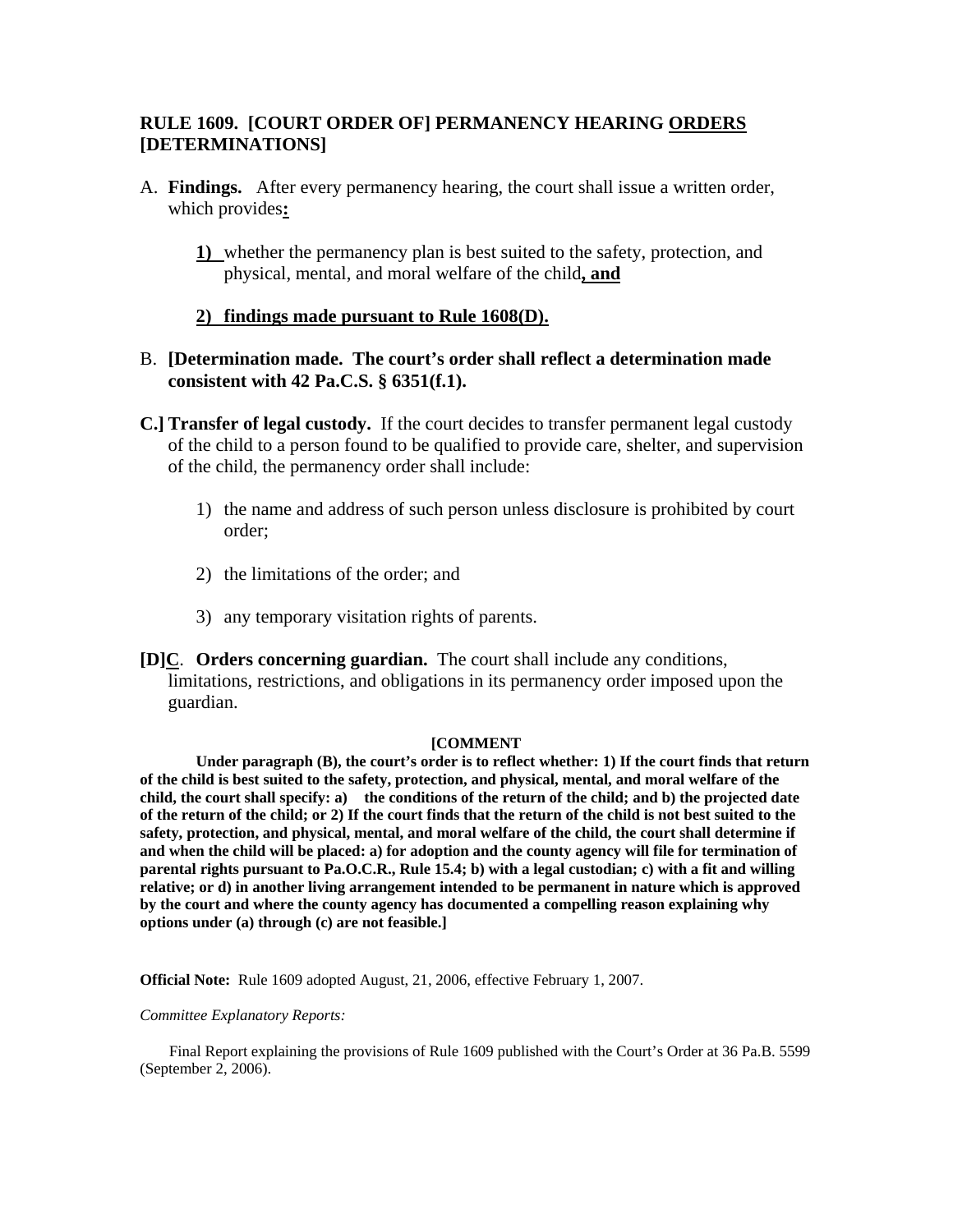## **RULE 1613. TERMINATION OF COURT SUPERVISION**

- A. **Concluding Supervision.** Any party, or the court on its own motion, may move for the termination of supervision when court-ordered services from the county agency are no longer needed and:
	- 1) the child has remained with the guardian and the circumstances which necessitated the dependency adjudication have been alleviated;
	- 2) the child has been reunified with the guardian and the circumstances which necessitated the dependency adjudication and placement have been alleviated;
	- 3) the child has been placed with a ready, willing, and able parent who was not previously identified by the county agency;
	- 4) the child has been adopted and services from the county agency are no longer needed;
	- 5) the child has been placed in the custody of a permanent legal custodian and services from the county agency are no longer needed;
	- 6) the child has been placed in the custody of a fit and willing relative and services from the county agency are no longer needed;
	- 7) the child has been placed in another living arrangement intended to be permanent and services from the county agency are no longer needed;
	- 8) the child has been adjudicated delinquent and services from the county agency are no longer needed;
	- 9) the child has been emancipated by the court;
	- 10) the child is eighteen years old and refusing further services from the county agency **after a hearing pursuant to paragraph (E)**;
	- 11) the child has died;
	- 12) a court in another county of this Commonwealth has accepted jurisdiction; or

13) a court in another state has accepted jurisdiction.

B. **Ready, willing, and able parent.** When services from the county agency are no longer necessary because the court has determined that the child is not dependent pursuant to paragraph  $(A)(3)$  because a non-custodial parent has been found by the court to be able and available, the court shall enter an order awarding custody to that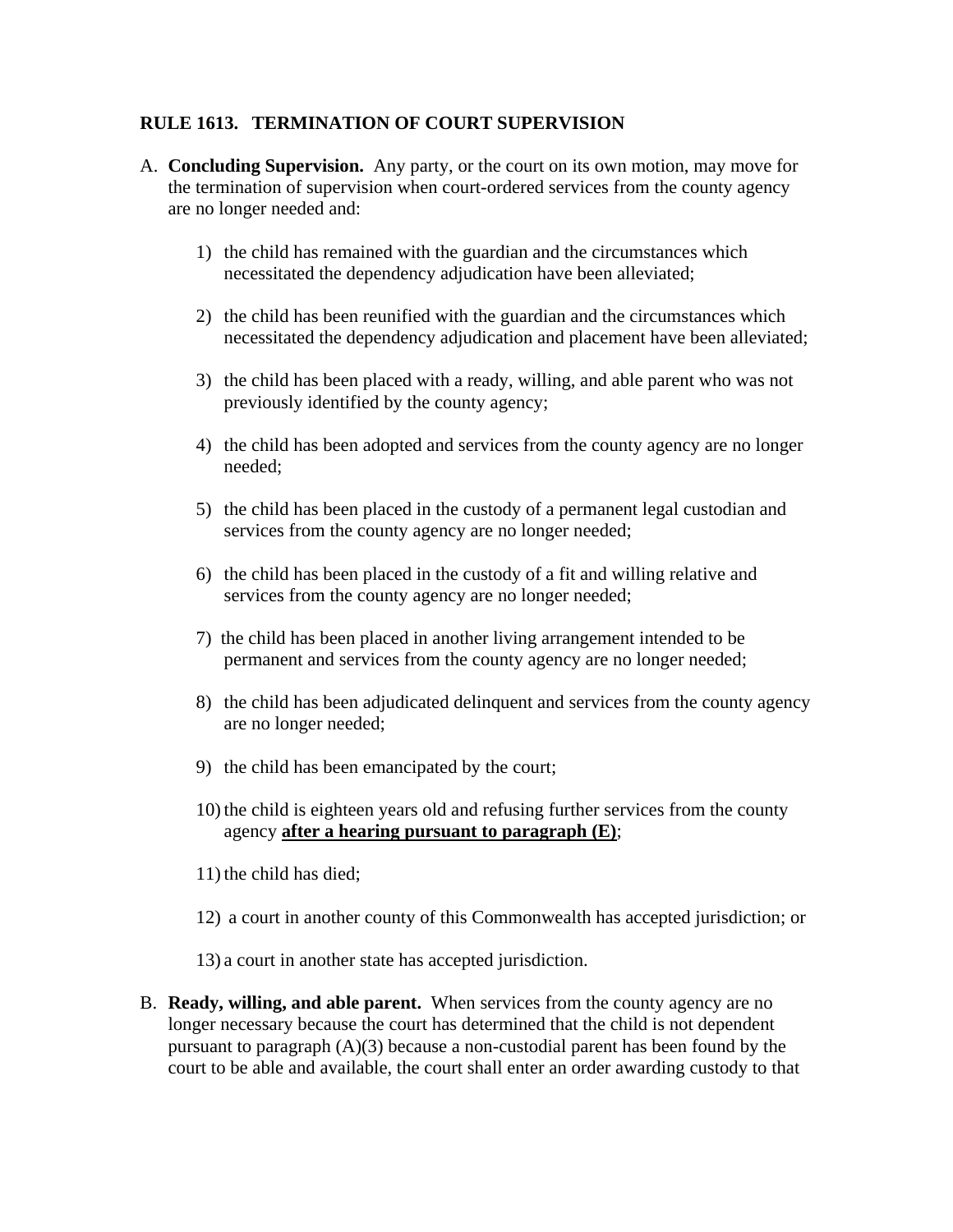parent and the court order shall have the effect and be docketed as a decision entered pursuant to Pa.R.C.P.

- C. **Objection.** Any party may object to a motion under paragraph (A) and request a hearing.
- D. **Hearing.** If objections have been made under paragraph (C), the court shall hold a hearing and give each party an opportunity to be heard before the court enters its final order.

# E. **Children eighteen years of age or older.**

- **1) Before the court can terminate its supervision of a child who is eighteen years of age or older, a hearing shall be held within ninety days of the child's eighteenth birthday.**
- **2) The child shall have the opportunity to make decisions about the transition plan and confer with the county agency about the details of the plan. The transition plan shall, at a minimum, include:**
	- **a) the specific plans for housing;**
	- **b) a description of the child's source of income;**
	- **c) the specific plans for pursuing educational or vocational training goals;**
	- **d) the child's employment goals and whether the child is employed;**
	- **e) a description of the health insurance plan that the child is expected to obtain and any continued health or behavioral health needs of the child;**
	- **f) a description of any available programs that would provide mentors or assistance in establishing positive adult connections;**
	- **g) verification that all vital identification documents and records have been provided to the child; and**
	- **h) any other needed support services.**

#### **3) At the hearing, the court shall approve a transition plan for the child.**

**F**. **Cessation of services.** When all of the above listed requirements have been met, the court may discharge the child from its supervision and close the case.